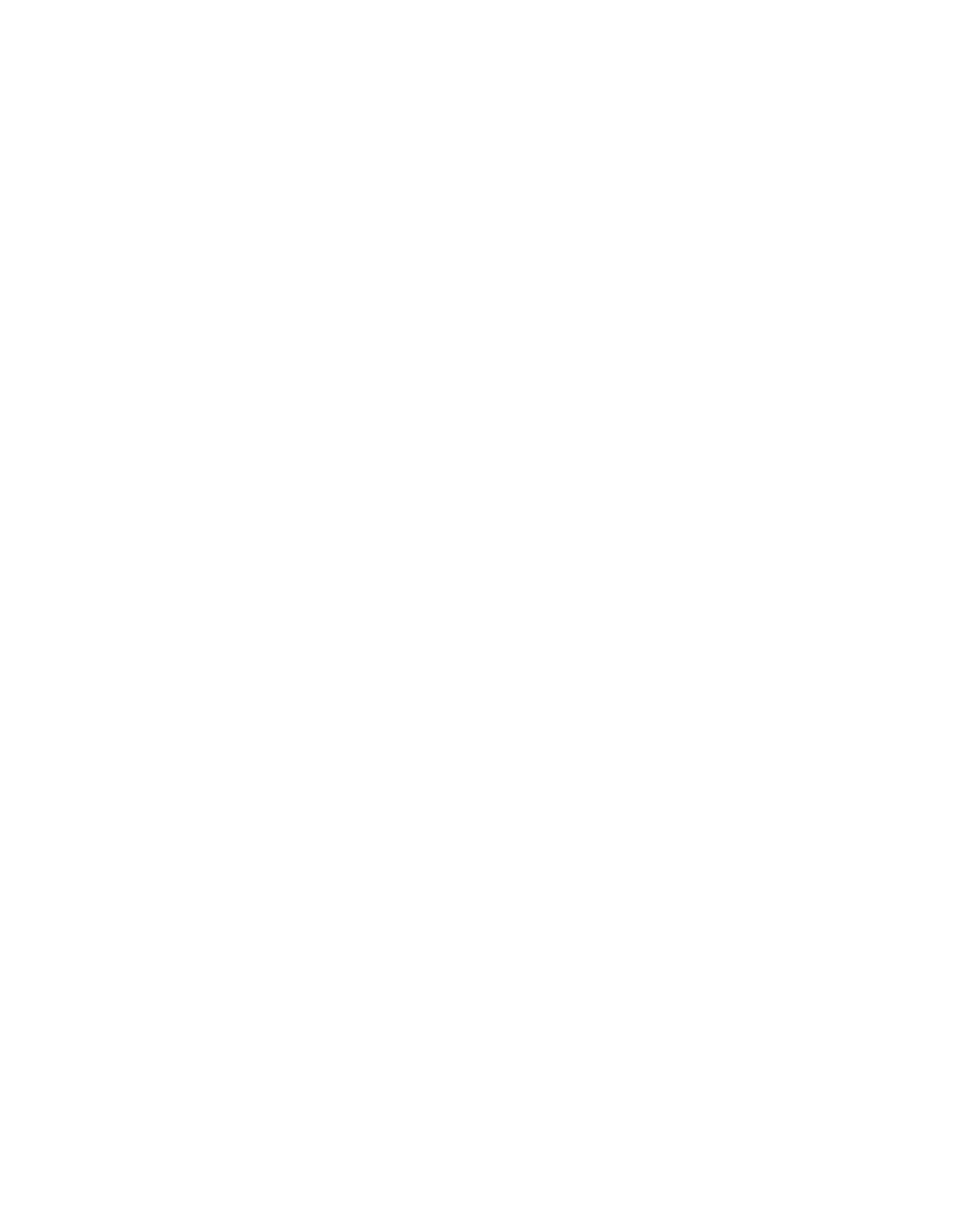### **Contents**

| Required configuration for FAS2240 systems running clustered                |  |
|-----------------------------------------------------------------------------|--|
|                                                                             |  |
|                                                                             |  |
|                                                                             |  |
|                                                                             |  |
| Example 4: HA pair with external SAS shelves and tape backup  13            |  |
| <b>Example 5: Stand-alone controller with SAS shelves (single-path)  15</b> |  |
| Example 6: Stand-alone controller with SAS shelves (dual-path)  17          |  |
| <b>Example 7: Stand-alone controller with SAS shelves (single-path)</b>     |  |
|                                                                             |  |
|                                                                             |  |
| <b>Example 9: HA pair connected to an FC SAN with FC tape backup  23</b>    |  |
| Example 10: HA pair with FC shelves and FC tape backup  25                  |  |
| Example 11: HA pair connected to an FC SAN and with FC disk                 |  |
|                                                                             |  |
|                                                                             |  |
| Example 13: Stand-alone controller connected to an FC SAN  31               |  |
| Example 14: Stand-alone controller with FC disk shelves and FC              |  |
|                                                                             |  |
| <b>Example 15: Stand-alone controller connected to an FC SAN with</b>       |  |
|                                                                             |  |
| <b>Example 16: Stand-alone controller with FC disk shelves  36</b>          |  |
|                                                                             |  |
|                                                                             |  |
|                                                                             |  |
|                                                                             |  |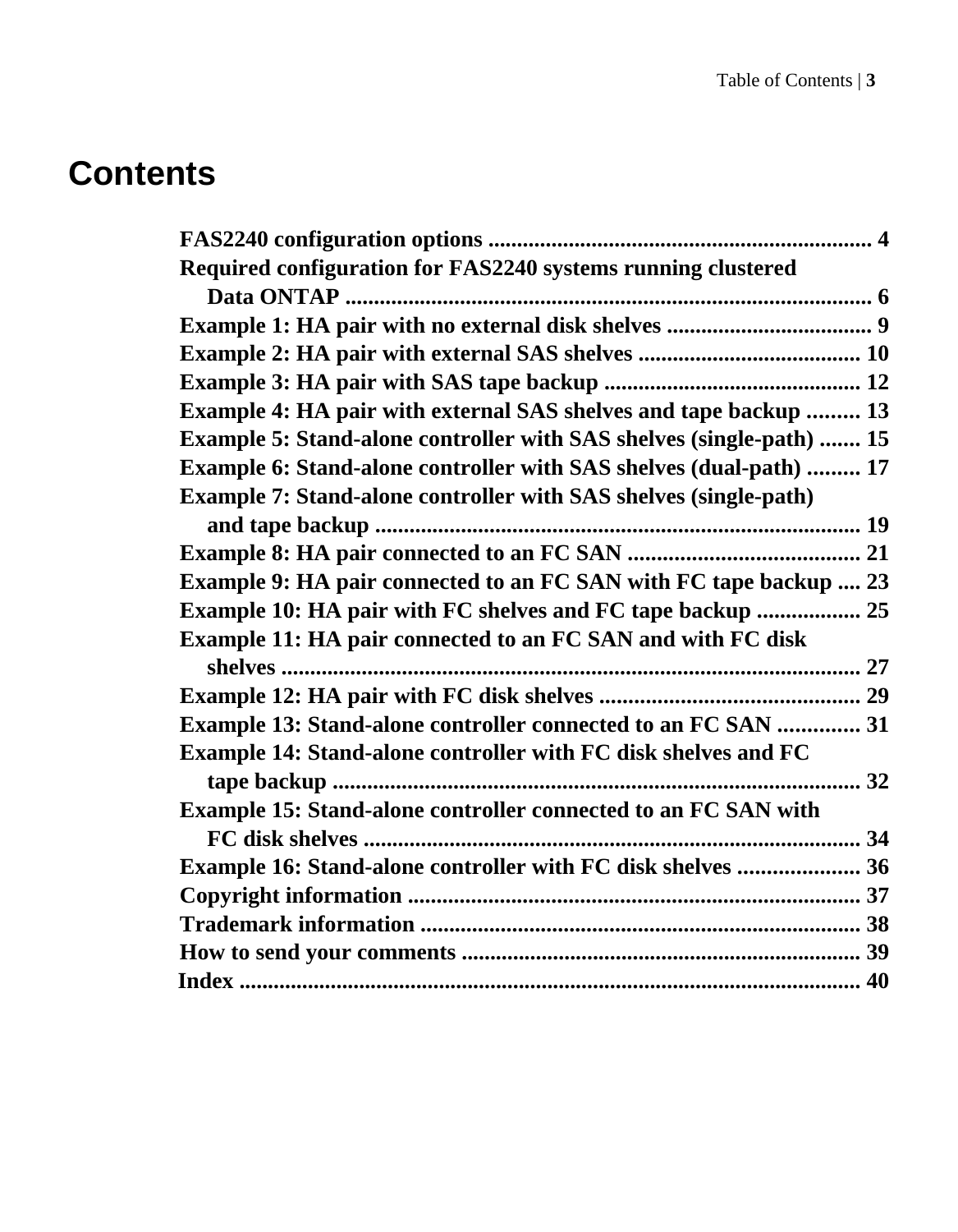## <span id="page-3-0"></span>**FAS2240 configuration options**

The FAS2240 systems can be used in a variety of physical configurations and with different storage protocols.

| Configuration                | <b>Possible variations</b>                                                                                                                                                                                                                                                                                                                                                                                                                                                                                                                                                        |
|------------------------------|-----------------------------------------------------------------------------------------------------------------------------------------------------------------------------------------------------------------------------------------------------------------------------------------------------------------------------------------------------------------------------------------------------------------------------------------------------------------------------------------------------------------------------------------------------------------------------------|
| Storage protocol             | NFS, CIFS, and/or iSCSI<br>$\bullet$<br>FC SAN, using the FC mezzanine card<br>$\bullet$                                                                                                                                                                                                                                                                                                                                                                                                                                                                                          |
| Mezzanine card               | None<br>$\bullet$<br>This system can be configured without a mezzanine card. In this case, a<br>blank with no ports takes the place of the mezzanine card in the<br>controller module.<br>Dual-port 10-Gb Ethernet option<br>Dual-port 8/4/2 Gb FC option<br>The FC ports can attach to disk shelf and backup device connections, or<br>to a SAN using the FC protocol. See the SAN Configuration Guide<br>(called Fibre Channel and iSCSI Configuration Guide in Data ONTAP<br>8.1 and earlier) on the NetApp Support Site at <i>support.netapp.com</i> for<br>more information. |
| Controller resiliency        | $\bullet$<br>HA pair<br>The system has two redundant controller modules.<br>Stand-alone configuration<br>$\bullet$<br>The system has one controller module.                                                                                                                                                                                                                                                                                                                                                                                                                       |
| Internal/external<br>storage | Internal disks<br>$\bullet$<br>Internal disks in the system chassis are used.<br>External disks or tape:<br><b>SAS</b><br>The onboard SAS ports can attach to disk shelves or backup devices.<br>For SAS configuration rules, see the Universal SAS and ACP<br>Cabling Guide.<br>FC<br>The optional FC mezzanine card supports FC connectivity to an FC<br>SAN or FC storage devices.                                                                                                                                                                                             |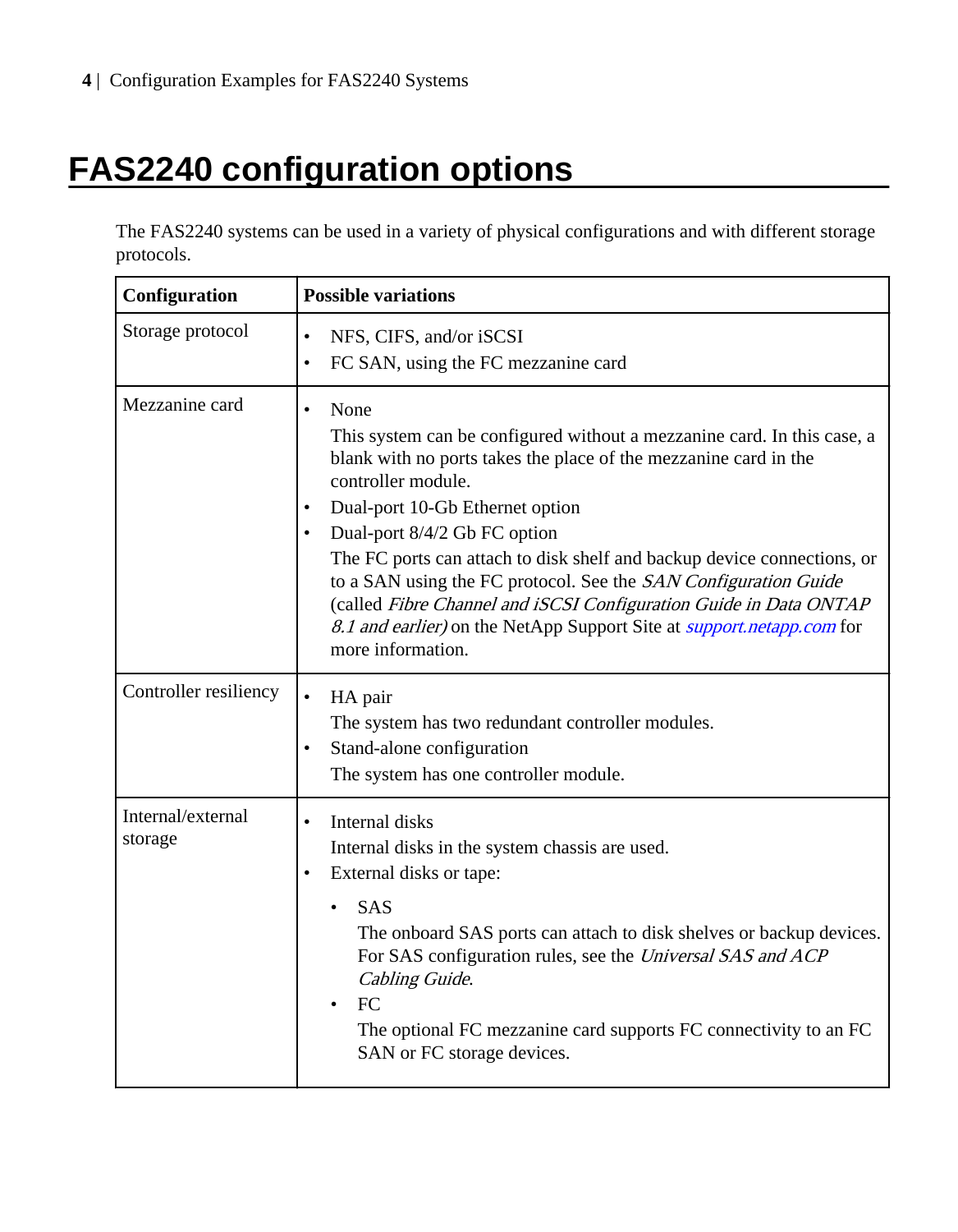| Configuration                       | <b>Possible variations</b>                                                                                                                                                                                                                                                                                                                                                                                                  |
|-------------------------------------|-----------------------------------------------------------------------------------------------------------------------------------------------------------------------------------------------------------------------------------------------------------------------------------------------------------------------------------------------------------------------------------------------------------------------------|
| Disk shelf connection<br>redundancy | Multipath configuration<br>The controller has multiple connections to disks on the disk shelves.<br>Multipath is the preferred configuration.<br>Dual-path configuration<br>The controller has two connections to disks on the disk shelves.<br>Single-path configuration<br>The disk shelves have a single connection to the controller. This<br>configuration is not preferred but is supported on entry-level platforms. |
| Backup device                       | External backup devices                                                                                                                                                                                                                                                                                                                                                                                                     |
|                                     | The system connects to a tape backup device.                                                                                                                                                                                                                                                                                                                                                                                |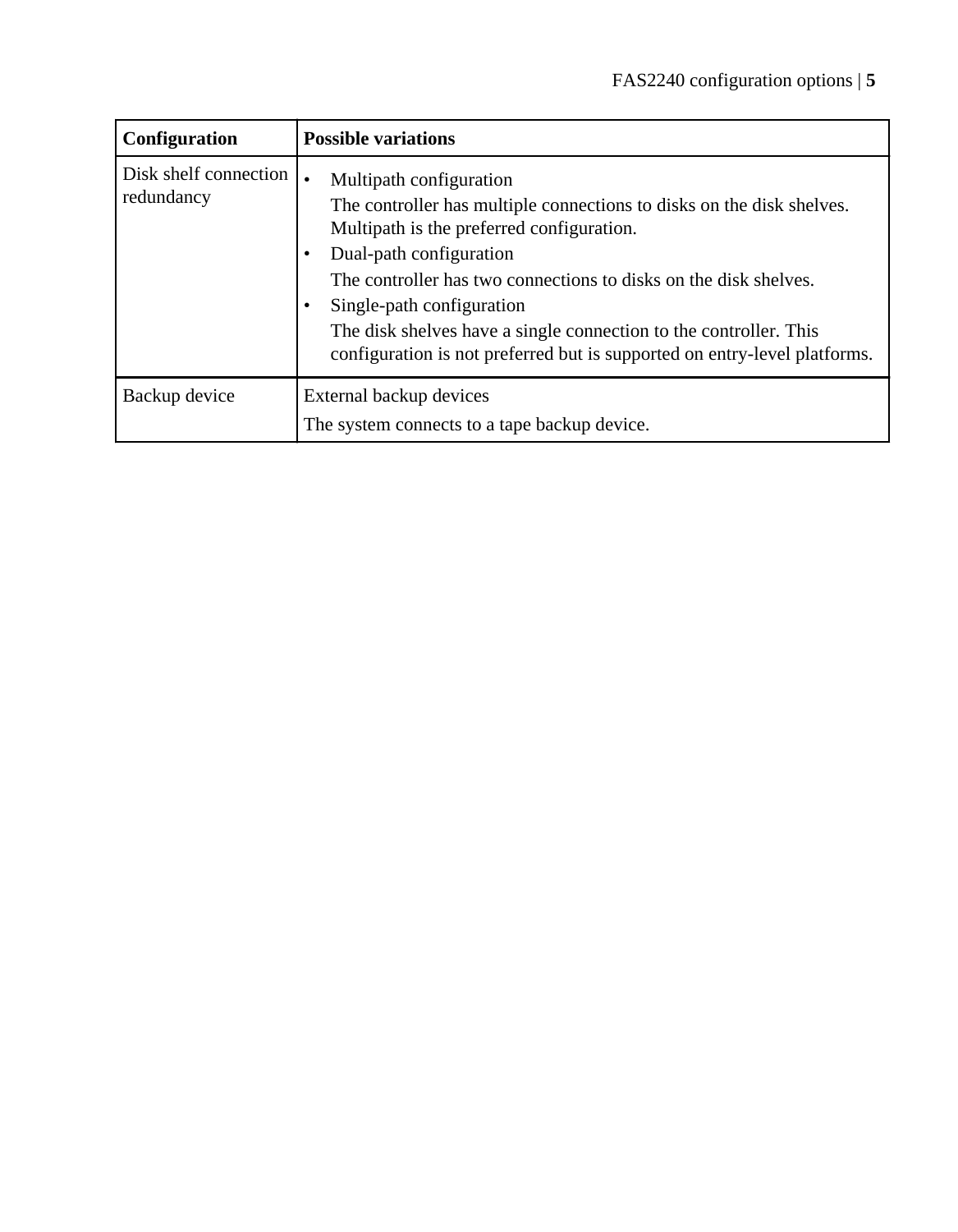### <span id="page-5-0"></span>**Required configuration for FAS2240 systems running clustered Data ONTAP**

The FAS2240 systems support clustered Data ONTAP. This requires the 10-GbE mezzanine card to provide the connections to the cluster network unless you are operating a single-node cluster.

#### **Switched-cluster configuration**

The following example shows a FAS2240 system configured to support clustered Data ONTAP:



**Note:** This example shows a FAS2240-4 system, which has its controller modules arranged vertically, with one above the other. A FAS2240-2 system's controller modules are arranged side by side in the chassis. The cabling is the same, regardless of the model or the position of the controller modules.

This configuration has the following requirements and options:

- The 10-GbE mezzanine card is required in each controller module. All four 10-GbE ports (the e1a and e1b ports on both controllers) are required for cluster-network connections.
- Either two or four of the onboard GbE ports are used for the data network connections.
- The Remote Management port (marked with a wrench icon) is used for the management network connections.

This port also allows access to the Service Processor.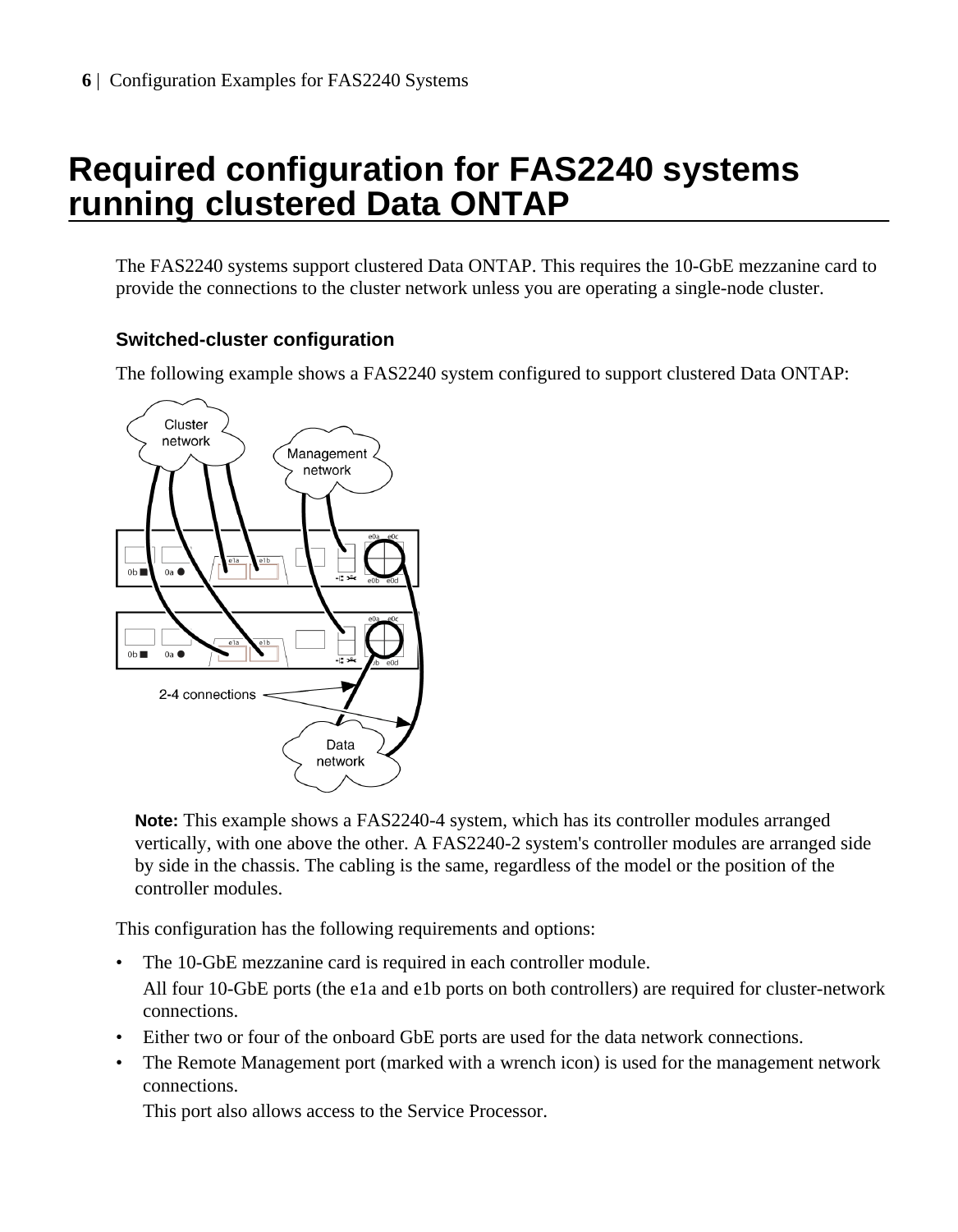- This configuration supports NFS, CIFS, and iSCSI protocols as shown in other configuration examples.
- This configuration can be used with SAS storage only.

#### **Two-node switchless-cluster configuration**

The following examples show a FAS2240 system configured to support clustered Data ONTAP with either redundant back-to-back cluster connections or a single-cluster connection. This configuration is referred to as a two-node switchless cluster. The redundant configuration is recommended.



**Note:** This example shows a FAS2240-4 system, which has its controller modules arranged vertically, with one above the other. A FAS2240-2 system's controller modules are arranged side by side in the chassis. The cabling is the same, regardless of the model or the position of the controller modules.

This configuration has the following requirements and options:

• The 10-GbE mezzanine card is required in each controller module.

All four 10-GbE ports (the e1a and e1b ports on both controllers) are required for fully redundant cluster connections. The cluster ports are directly connected without a switch.

**Note:** A configuration using a single 10-GbE port on each controller is supported to allow use of the e1b ports for data, but this does not provide a redundant connection in the event of a cable or port failure.

- Two or four of the onboard GbE ports are used for the data network connections.
- The Remote Management port (marked with a wrench icon) is used for the management network connections.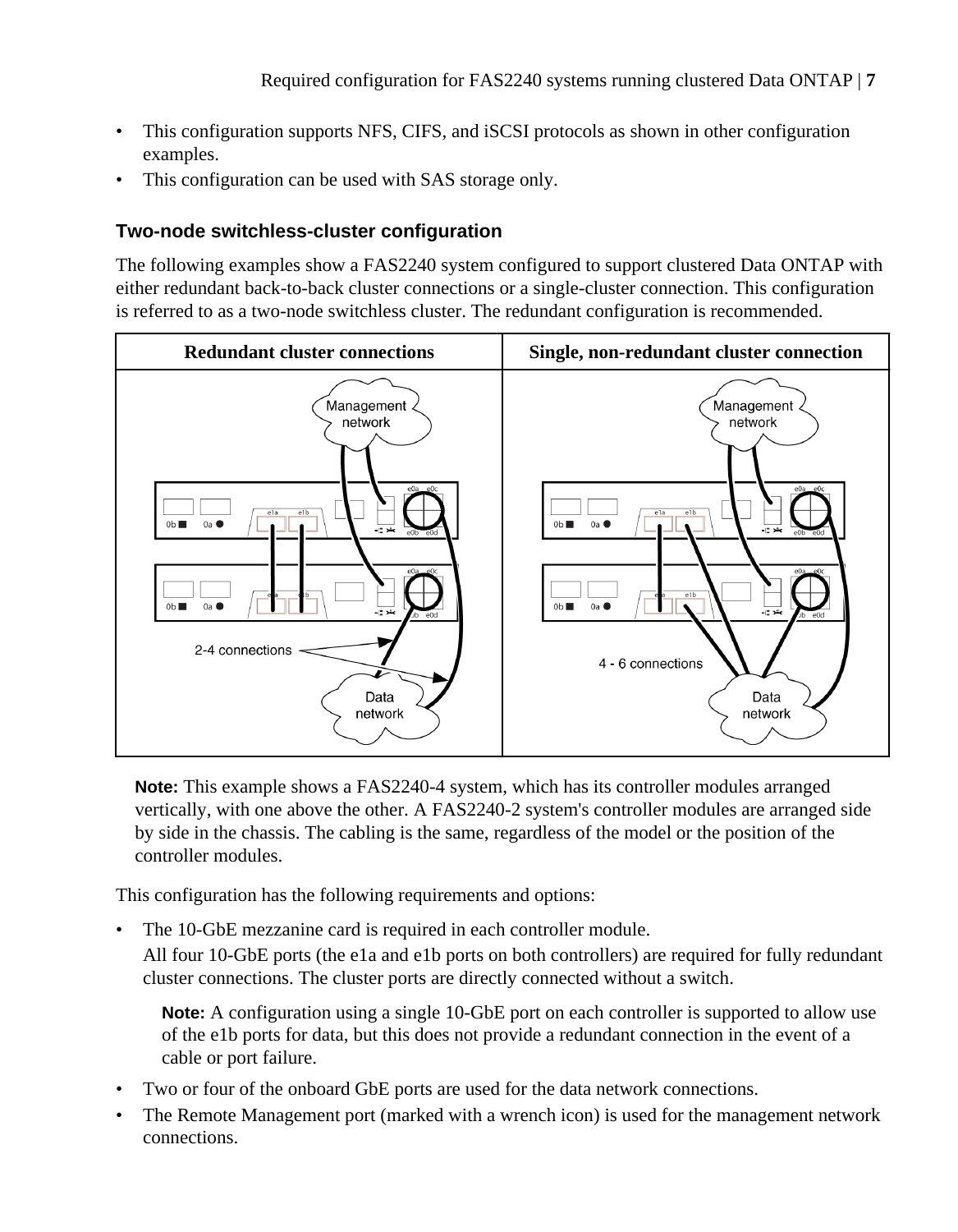This port also allows access to the Service Processor.

- This configuration supports NFS, CIFS, and iSCSI protocols as shown in other configuration examples.
- This configuration can be used with SAS storage only.

#### **Single-node cluster configuration**

The following example shows a single FAS2240 node configured to support clustered Data ONTAP.



This configuration has the following requirements and options:

- Either of the available mezzanine cards can optionally be used with this configuration. Because this is a single-node configuration, the 10-GbE mezzanine card ports can be used for data connections. The FC mezzanine card can be used for storage or host connections as shown in other configuration examples.
- Either two or four of the onboard GbE ports are used for the data network connections.
- The Remote Management port (marked with a wrench icon) is used for the management network connections.

This port also allows access to the Service Processor.

• This configuration supports NFS, CIFS, iSCSI, and FC protocols as shown in other configuration examples.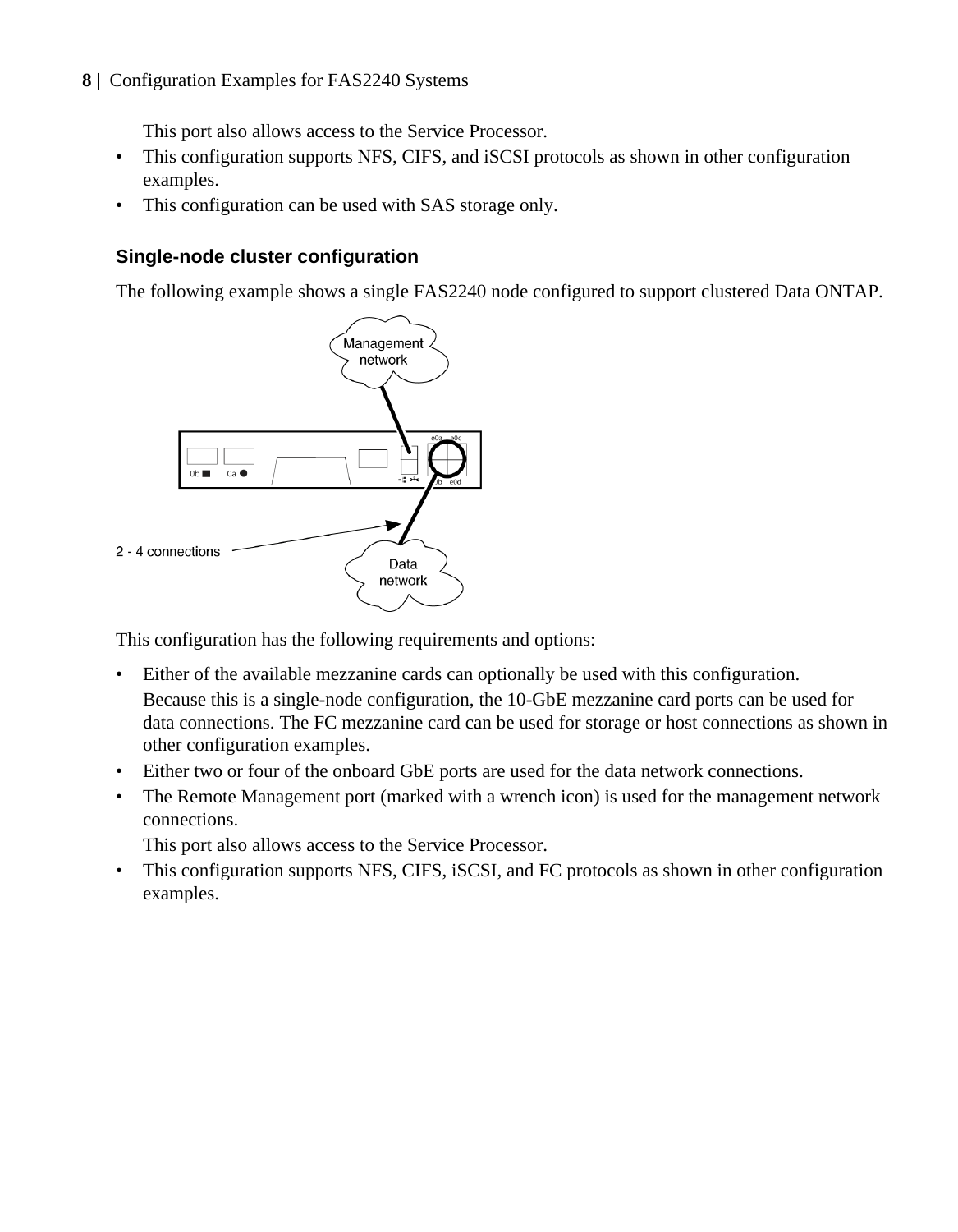### <span id="page-8-0"></span>**Example 1: HA pair with no external disk shelves**

The FAS2240 systems can be configured as an HA pair with no external disk drives.



| The red cables are Ethernet ACP connections.    |
|-------------------------------------------------|
| The blue cables are SAS disk shelf connections. |

| <b>Configuration details</b>     | <b>Configuration used</b>                                                                                                                                                                                      |
|----------------------------------|----------------------------------------------------------------------------------------------------------------------------------------------------------------------------------------------------------------|
| Storage protocol                 | NFS, CIFS, FC, and/or iSCSI                                                                                                                                                                                    |
| Mezzanine card                   | None                                                                                                                                                                                                           |
| Controller resiliency            | HA pair                                                                                                                                                                                                        |
| Internal/external storage        | Internal only                                                                                                                                                                                                  |
| Disk shelf connection redundancy | Multipath HA                                                                                                                                                                                                   |
|                                  | <b>Note:</b> This is the recommended configuration.<br>If the external cables are not used, the internal<br>drives have single-path connectivity. Such a<br>configuration is supported but not<br>recommended. |
| Backup device                    | None                                                                                                                                                                                                           |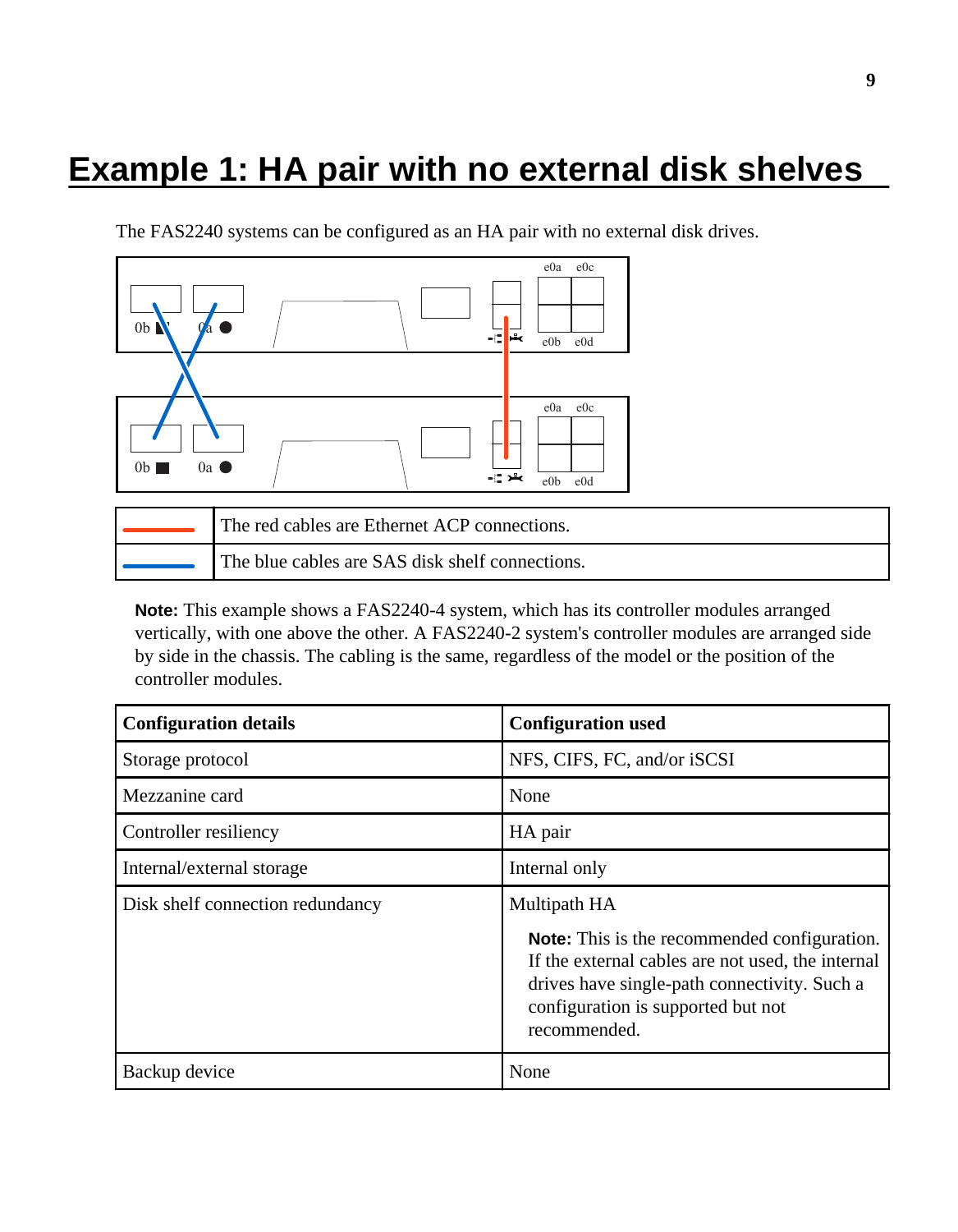## <span id="page-9-0"></span>**Example 2: HA pair with external SAS shelves**



The FAS2240 systems can be configured as an HA pair with external SAS disk shelves.

| The red cables are Ethernet ACP connections.    |
|-------------------------------------------------|
| The blue cables are SAS disk shelf connections. |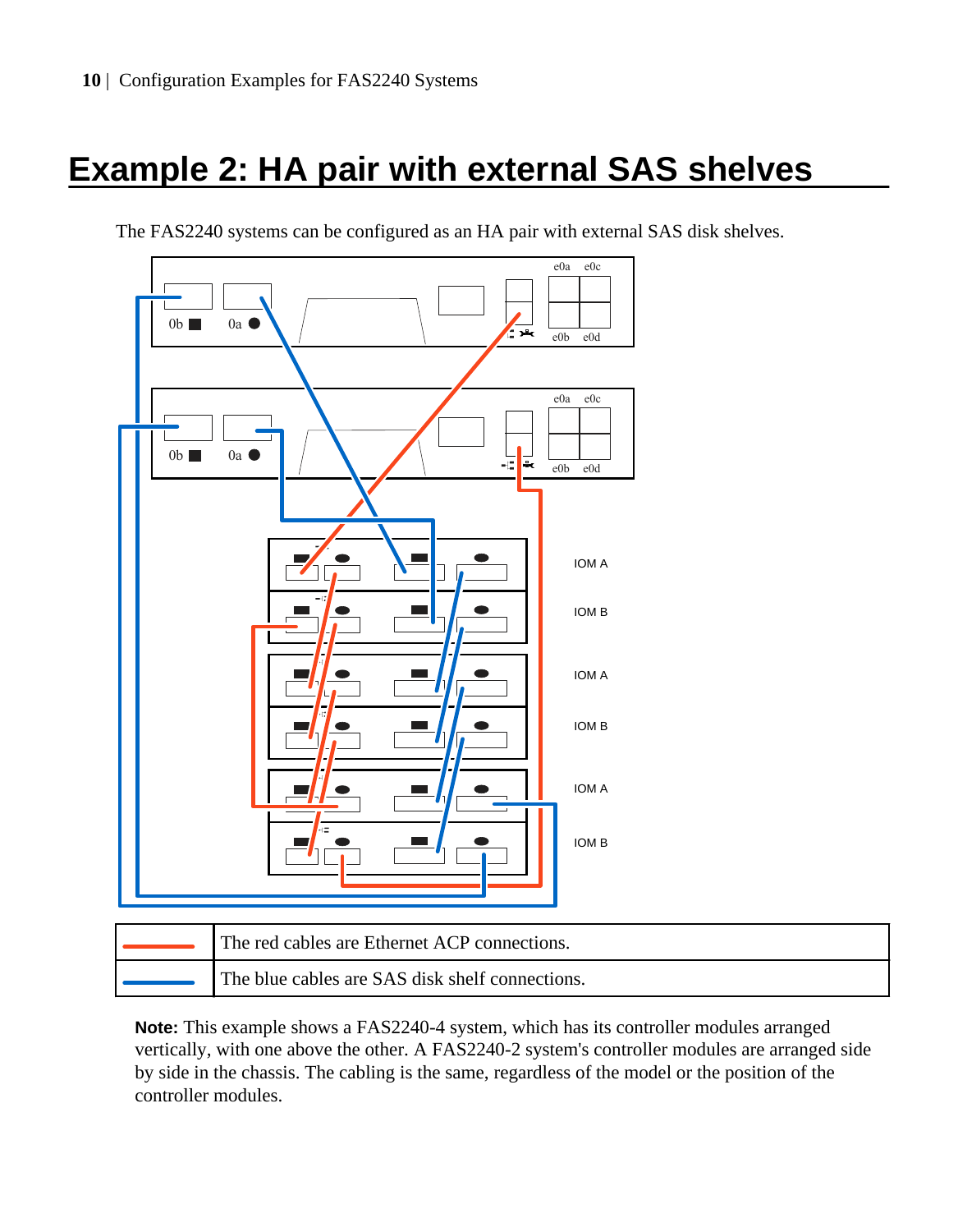| <b>Configuration details</b>     | <b>Configuration used</b> |
|----------------------------------|---------------------------|
| Storage protocol                 | NFS, CIFS, FC, iSCSI      |
| Mezzanine card                   | None                      |
| Controller resiliency            | HA pair                   |
| External storage                 | External SAS disk shelves |
| Disk shelf connection redundancy | Multipath HA              |
| Backup device                    | None                      |

#### **If you have SSD shelves**

If you have SAS disk shelves with SSDs, the shelves with the SSDs should be the last shelves in the stack and connect to the 0b port on each controller. This allows the SSD drives to have the shortest possible SAS path to the controller.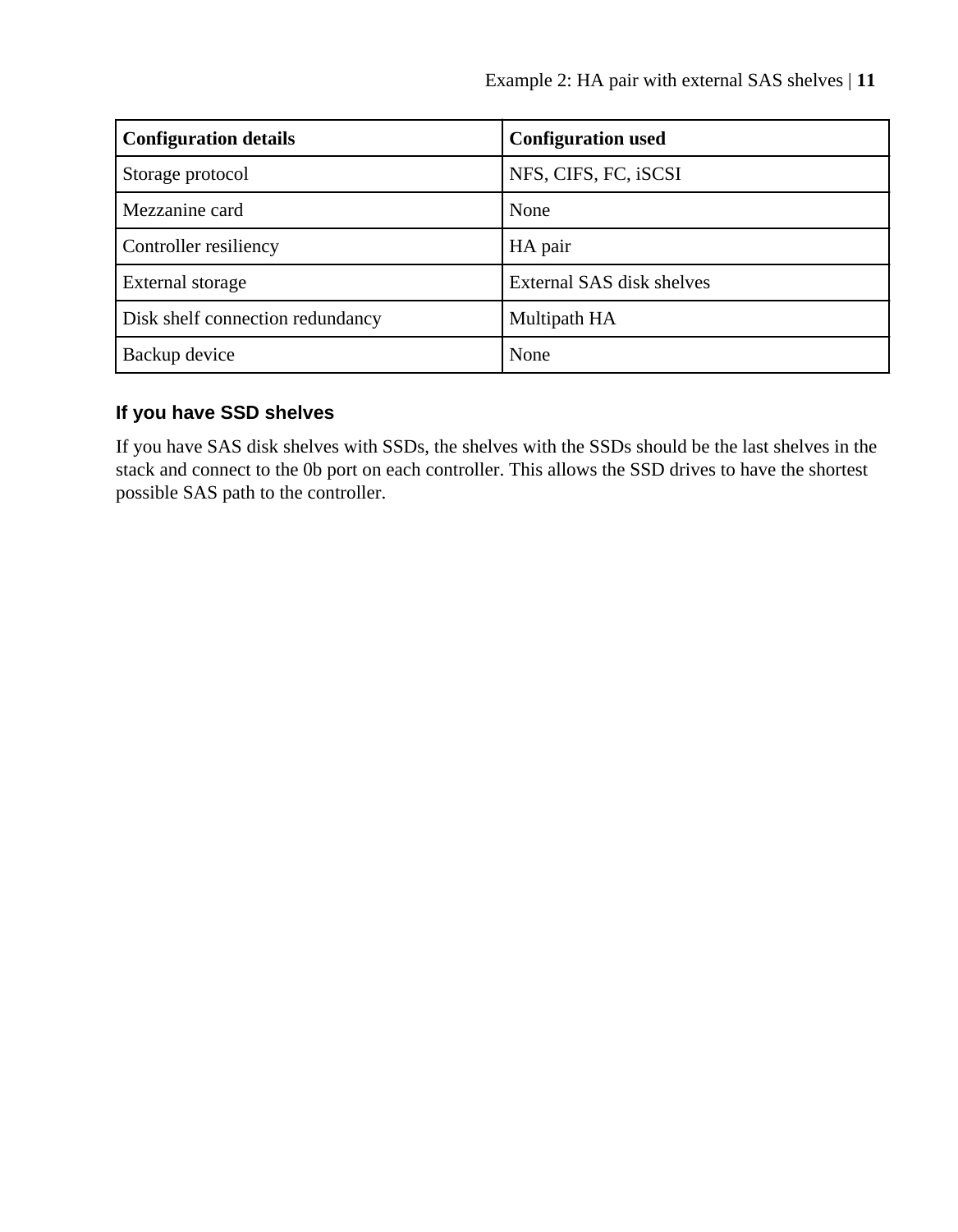## <span id="page-11-0"></span>**Example 3: HA pair with SAS tape backup**

The FAS2240 systems can be configured as an HA pair with an external SAS tape backup device.



| The red cables are Ethernet ACP connections.     |
|--------------------------------------------------|
| The black cables are SAS tape drive connections. |

| <b>Configuration details</b>     | <b>Configuration used</b>   |
|----------------------------------|-----------------------------|
| Storage protocol                 | NFS, CIFS, FC, and/or iSCSI |
| Mezzanine card                   | None                        |
| Controller resiliency            | HA pair                     |
| External storage                 | Internal only               |
| Disk shelf connection redundancy | n/a                         |
| Backup device                    | SAS tape backup device      |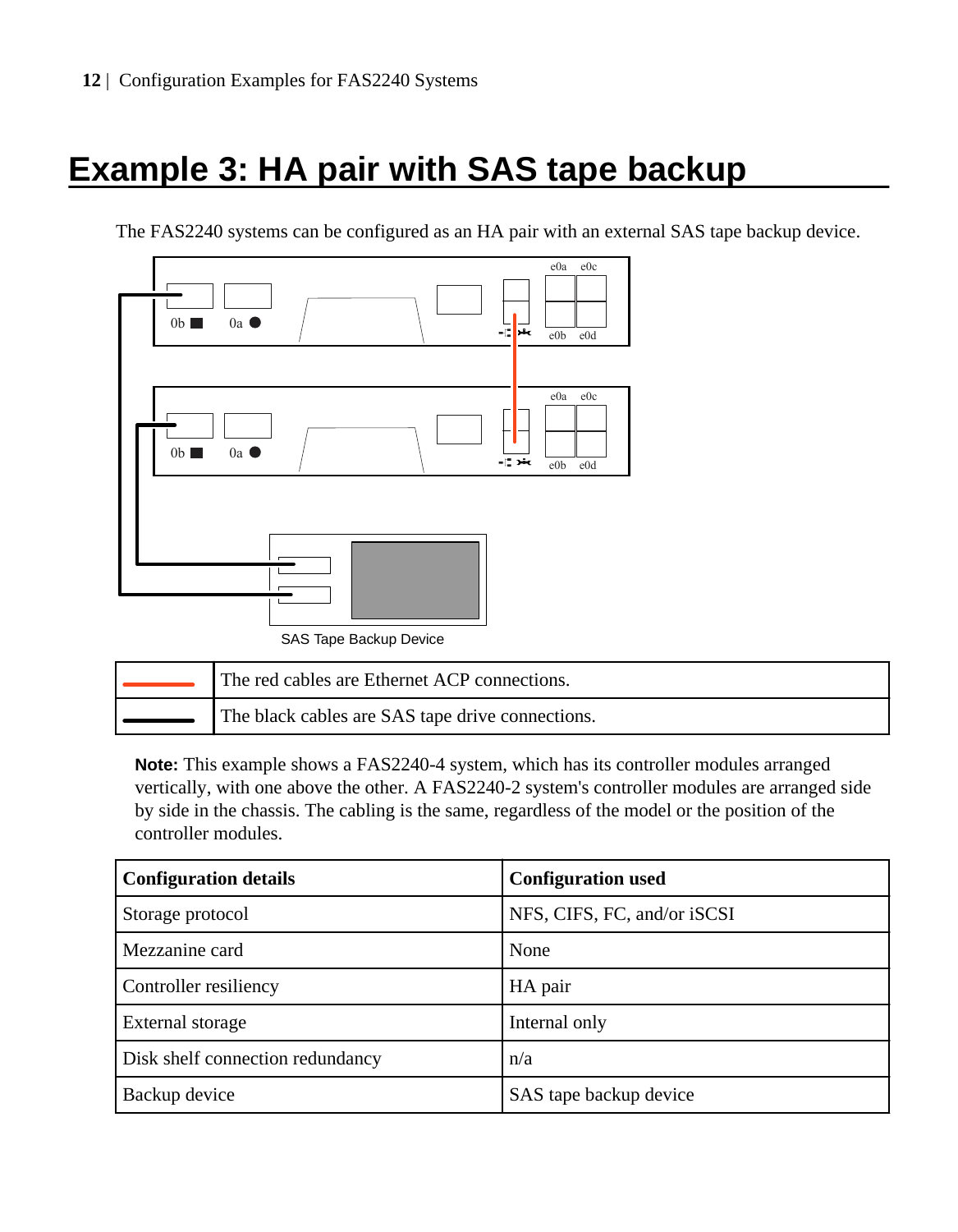### <span id="page-12-0"></span>**Example 4: HA pair with external SAS shelves and tape backup**

The FAS2240 systems can be configured as an HA pair connected to external SAS disk shelves and a SAS tape backup device.

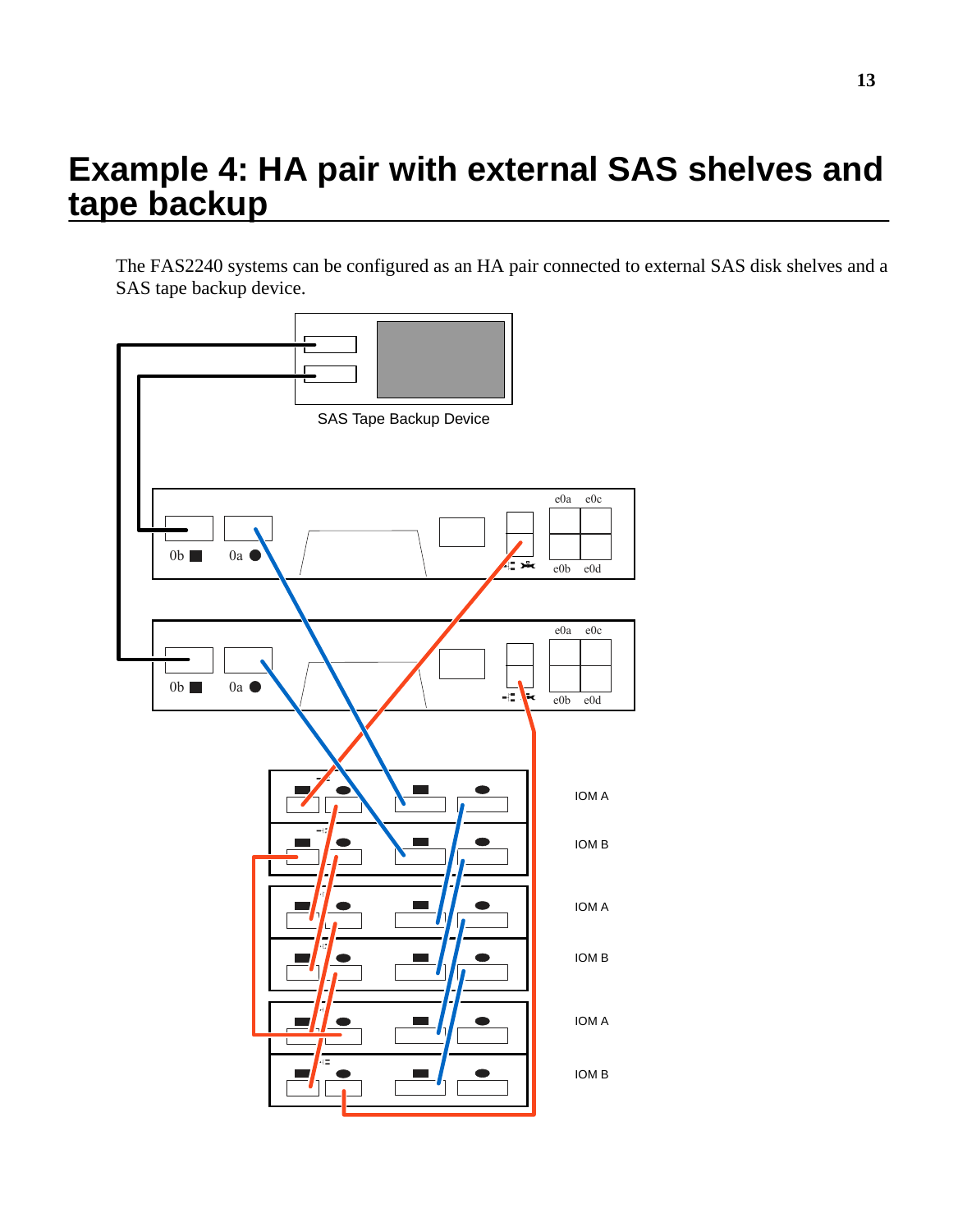| The red cables are Ethernet ACP connections.     |
|--------------------------------------------------|
| The blue cables are SAS disk shelf connections.  |
| The black cables are SAS tape drive connections. |

| <b>Configuration details</b>     | <b>Configuration used</b>          |
|----------------------------------|------------------------------------|
| Storage protocol                 | NFS, CIFS, FC, iSCSI               |
| Mezzanine card                   | None                               |
| Controller resiliency            | HA pair                            |
| External storage                 | <b>External SAS</b>                |
| Disk shelf connection redundancy | Single-path                        |
| Backup device                    | Single-path SAS tape backup device |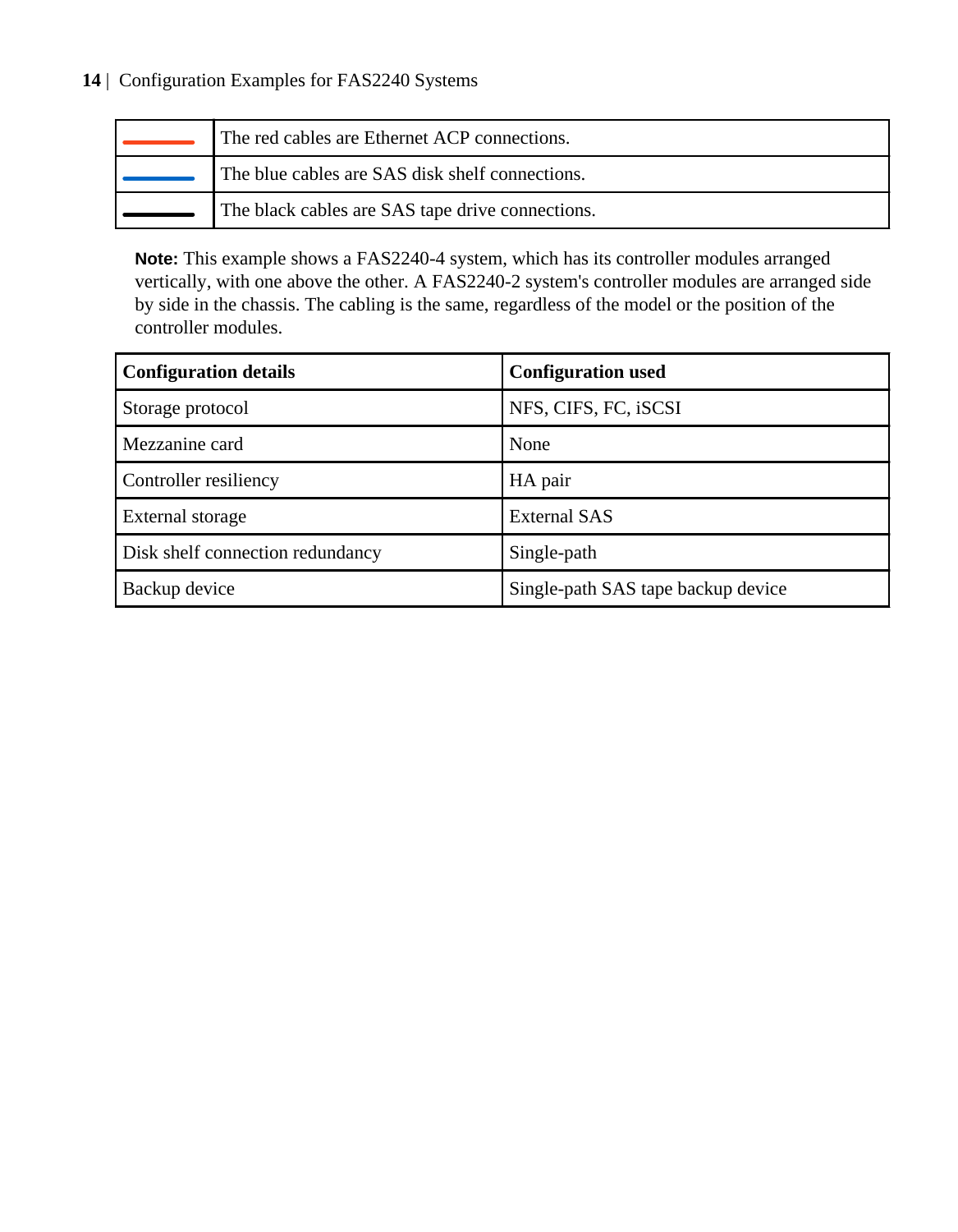### <span id="page-14-0"></span>**Example 5: Stand-alone controller with SAS shelves (single-path)**

The FAS2240 systems can be configured as stand-alone controllers with an external stack of SAS disk shelves, with single-path connectivity. Although the single-path connections provide less resiliency than a dual-path configuration, Data ONTAP does not display the intermittent alert messages that appear when a dual-path configuration is used.



**Note:** This configuration is not recommended for shelves with SSDs.

| The red cables are Ethernet ACP connections.    |
|-------------------------------------------------|
| The blue cables are SAS disk shelf connections. |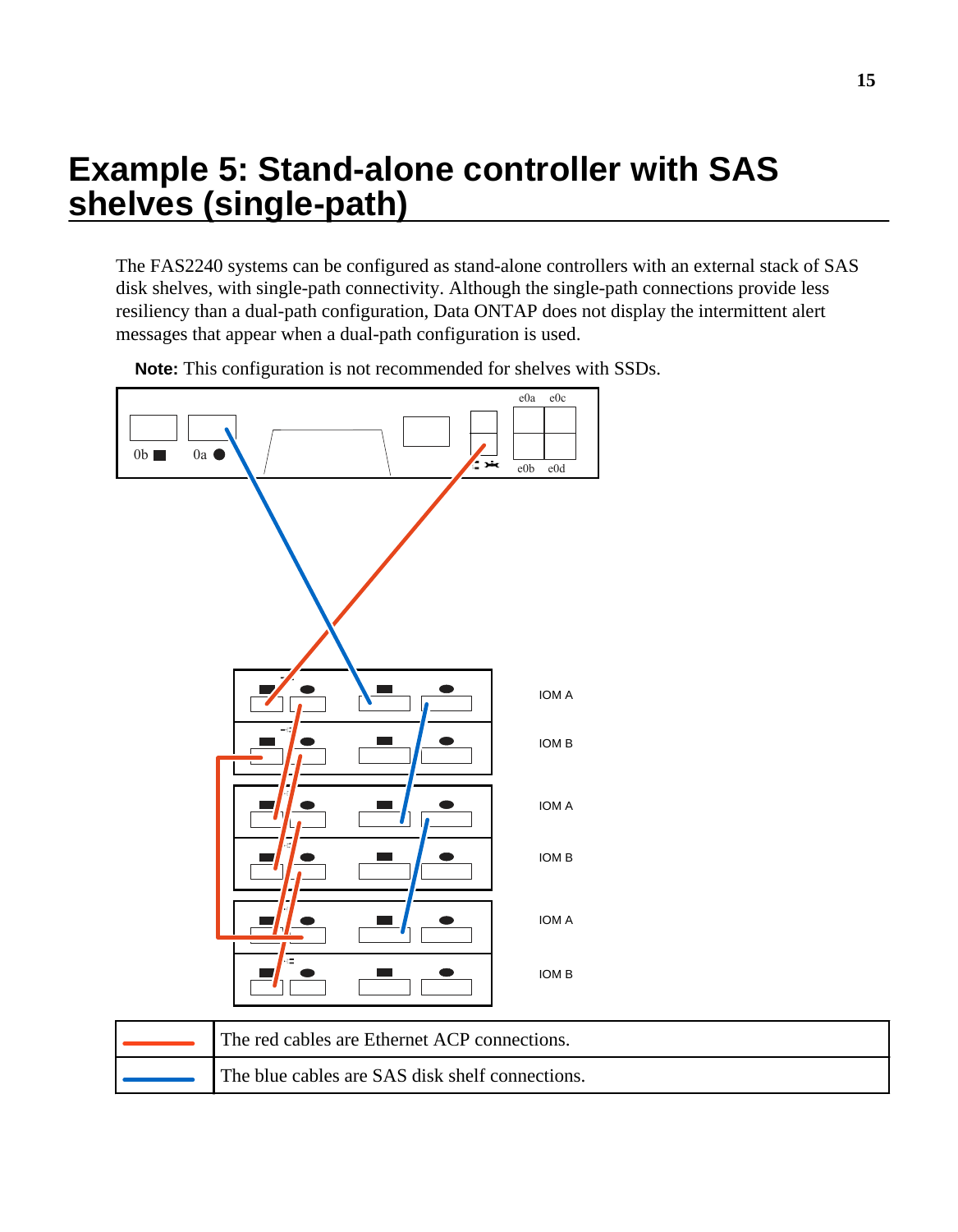| <b>Configuration details</b>     | <b>Configuration used</b> |
|----------------------------------|---------------------------|
| Storage protocol                 | NFS, CIFS, FC, iSCSI      |
| Mezzanine card                   | None                      |
| Controller resiliency            | Stand-alone               |
| External storage                 | External SAS disk shelves |
| Disk shelf connection redundancy | Single-path               |
| Backup device                    | None                      |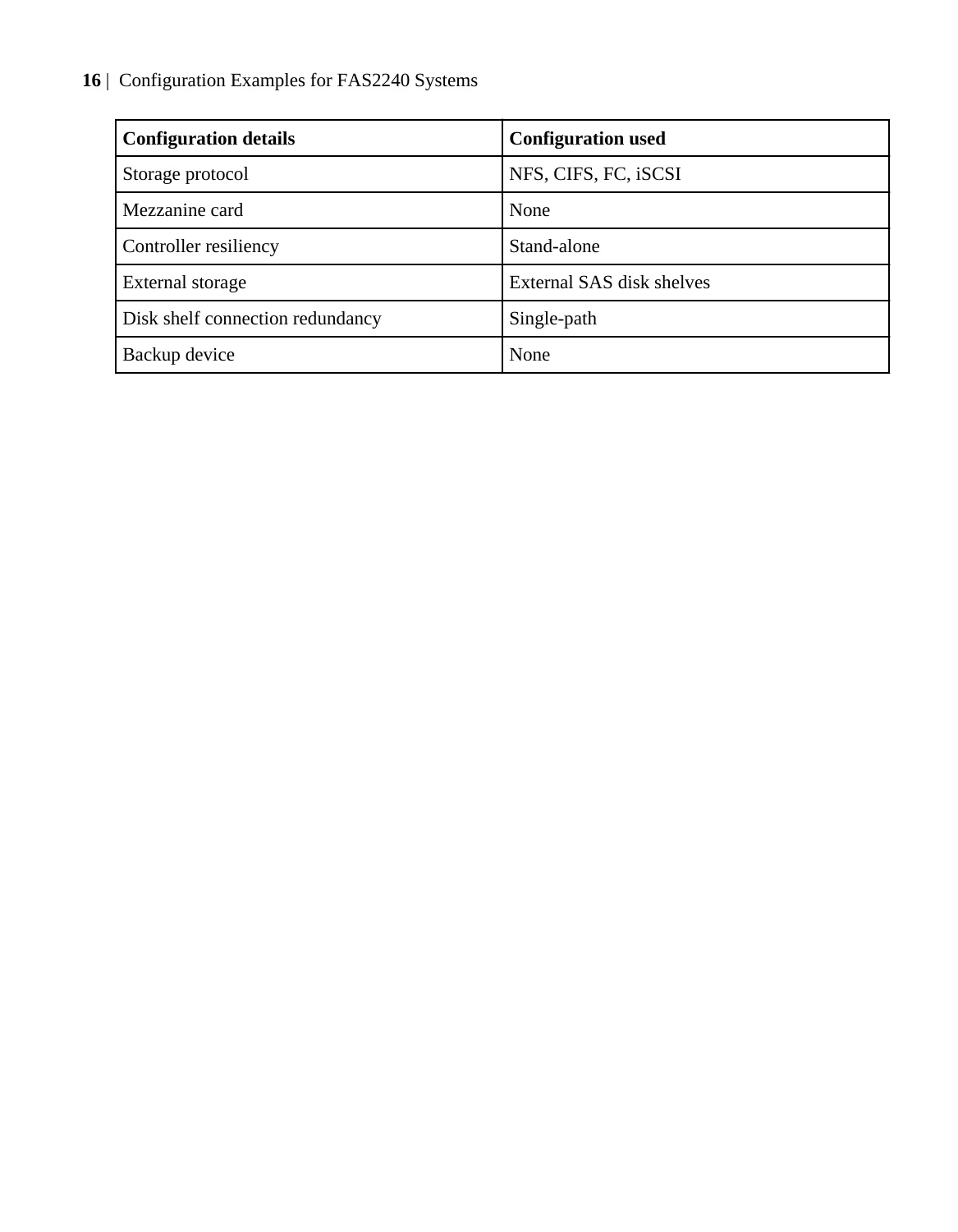### <span id="page-16-0"></span>**Example 6: Stand-alone controller with SAS shelves (dual-path)**

The FAS2240 system can be configured as a stand-alone controller with dual-path connectivity to external SAS storage. This configuration provides more resiliency than the single-path configuration, but Data ONTAP displays intermittent alert messages that the system is in a mixed-path configuration.

**Note:** The dual-path configuration is not recommended for shelves with SSDs. However, if you have SAS disk shelves with SSDs, the shelves with the SSDs should be the last shelves in the stack and connect to the 0b port on each controller. This allows the SSD drives to have the shortest possible SAS path to the controller.



The red cables are Ethernet ACP connections.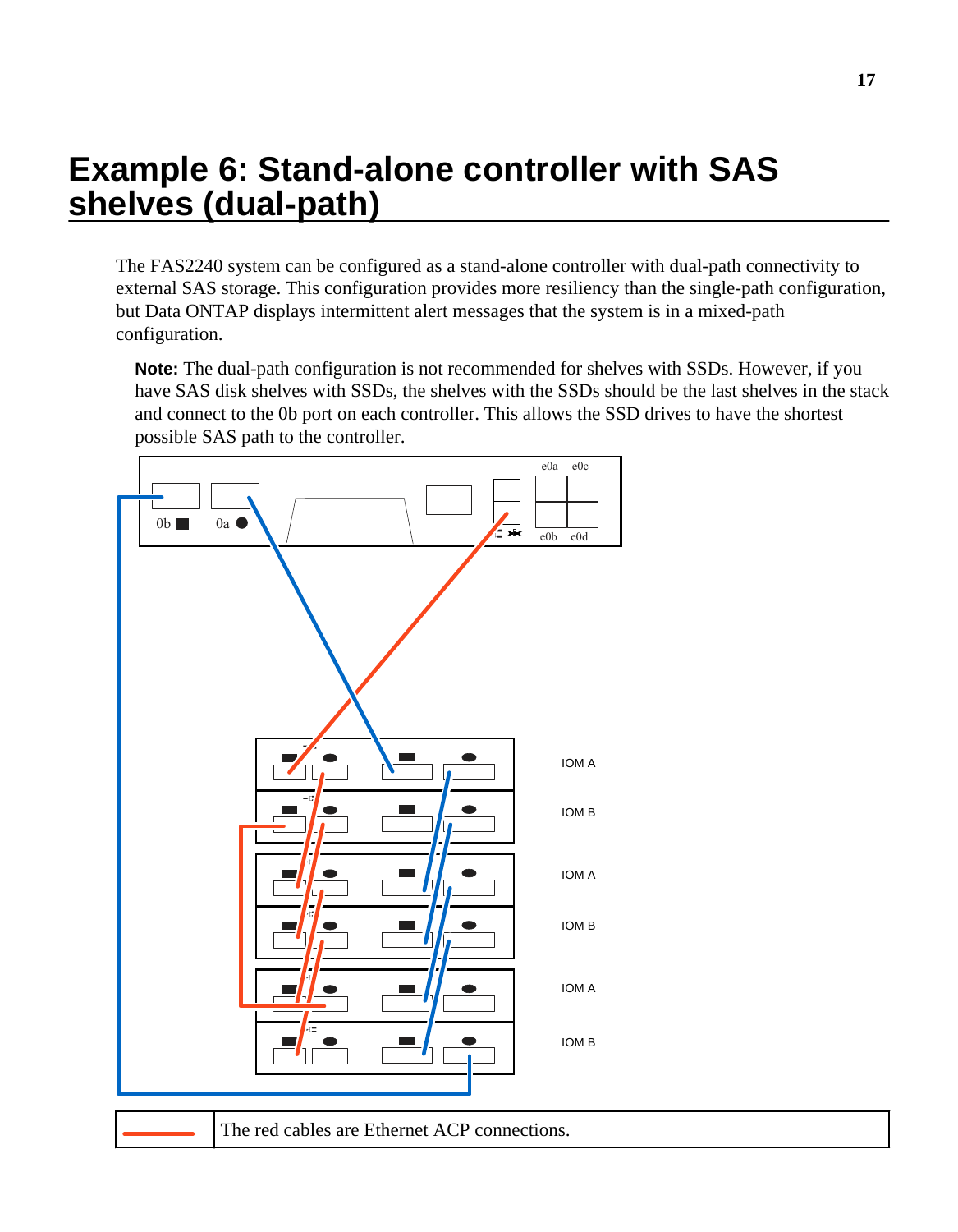The blue cables are SAS disk shelf connections.

| <b>Configuration details</b>     | <b>Configuration used</b> |
|----------------------------------|---------------------------|
| Storage protocol                 | NFS, CIFS, FC, iSCSI      |
| Mezzanine card                   | None                      |
| Controller resiliency            | Stand-alone               |
| External storage                 | External SAS disk shelves |
| Disk shelf connection redundancy | Dual-path                 |
| Backup device                    | None                      |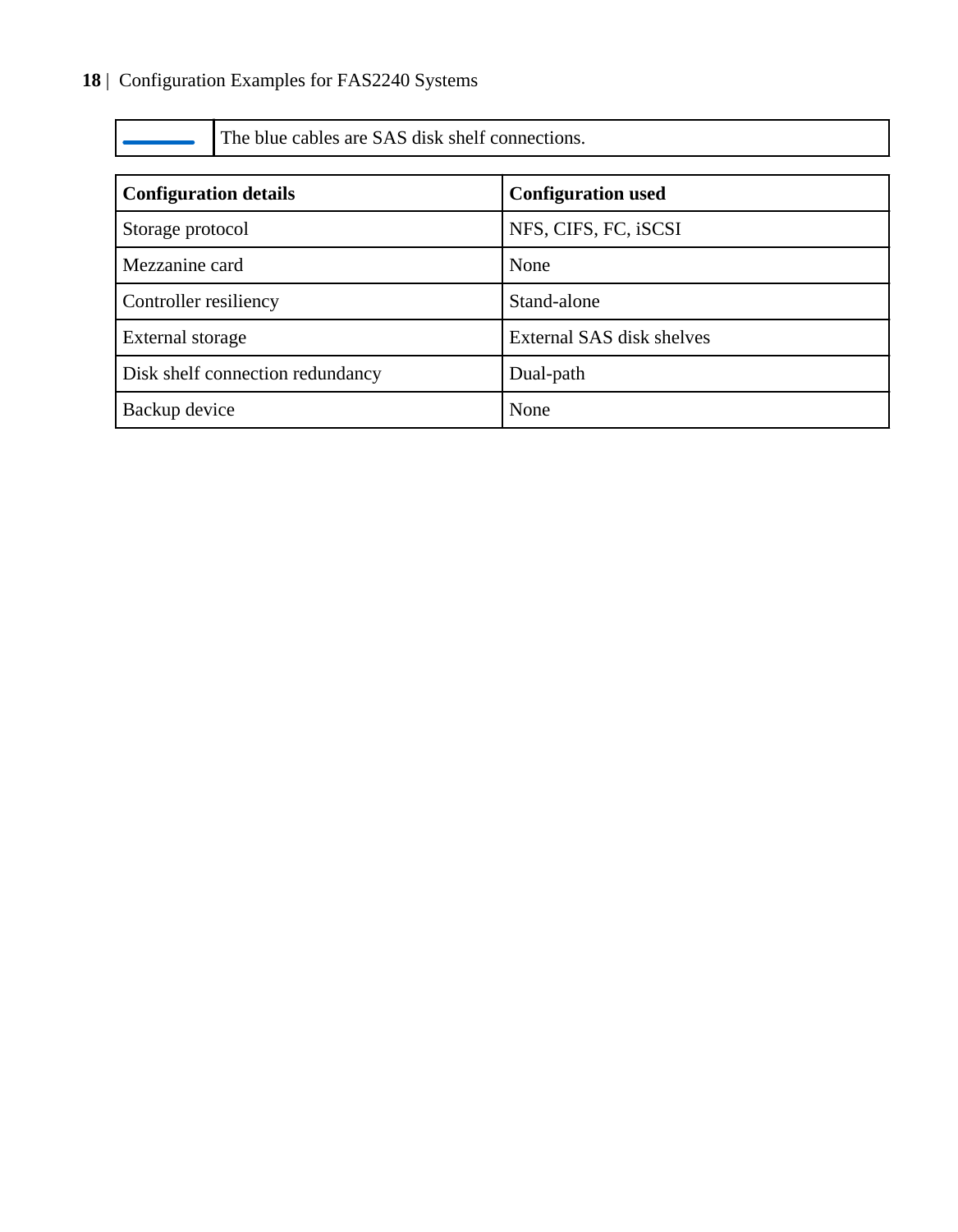### <span id="page-18-0"></span>**Example 7: Stand-alone controller with SAS shelves (single-path) and tape backup**

The FAS2240 system can be configured as a stand-alone controller with single-path connections to a stack of SAS disk shelves and a SAS tape backup device.

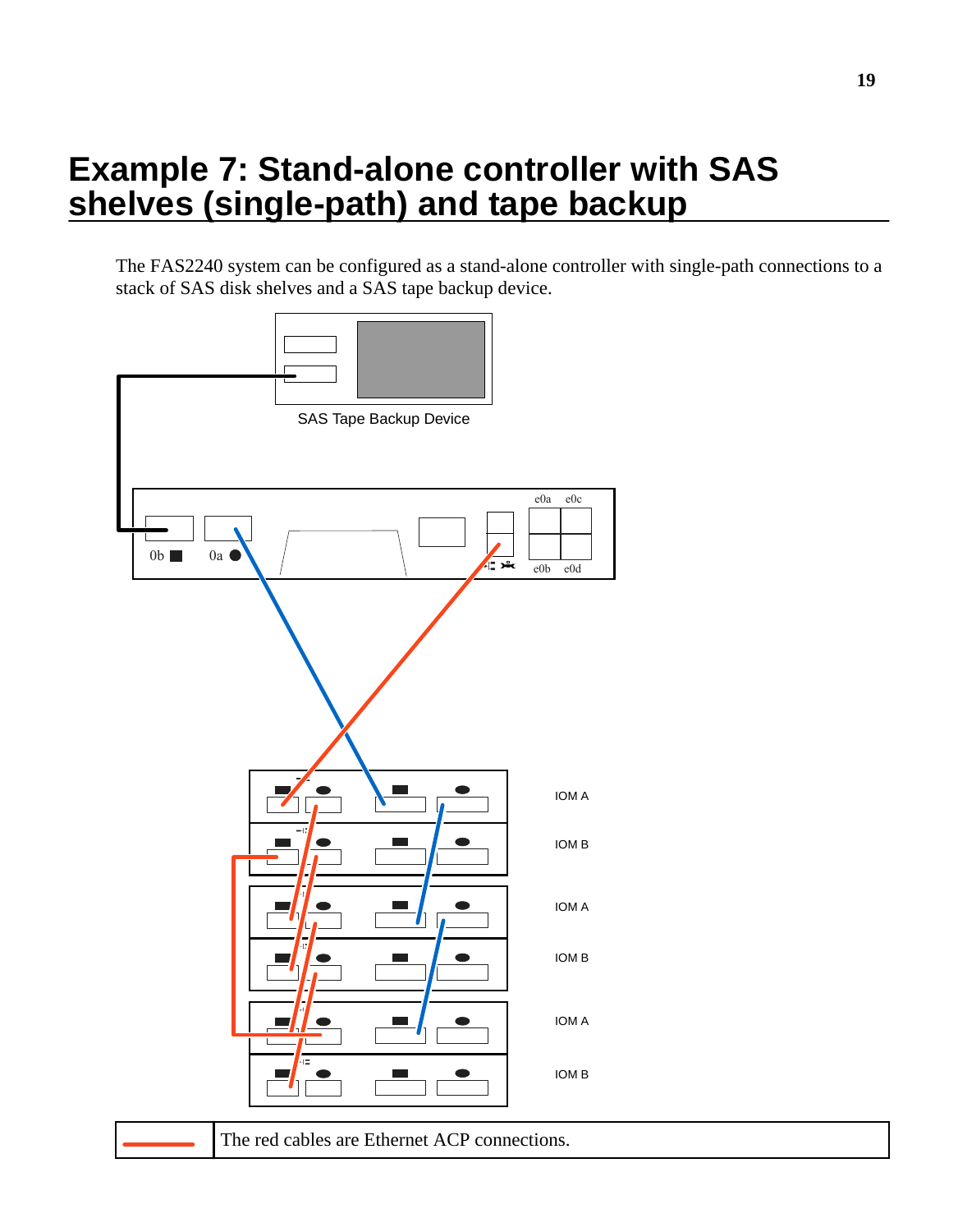| The blue cables are SAS disk shelf connections.  |
|--------------------------------------------------|
| The black cables are SAS tape drive connections. |

| <b>Configuration details</b>     | <b>Configuration used</b> |
|----------------------------------|---------------------------|
| Storage protocol                 | NFS, CIFS, FC, iSCSI      |
| Mezzanine card                   | None                      |
| Controller resiliency            | Stand-alone               |
| External storage                 | External SAS disk shelves |
| Disk shelf connection redundancy | Single-path               |
| Backup device                    | SAS tape backup device    |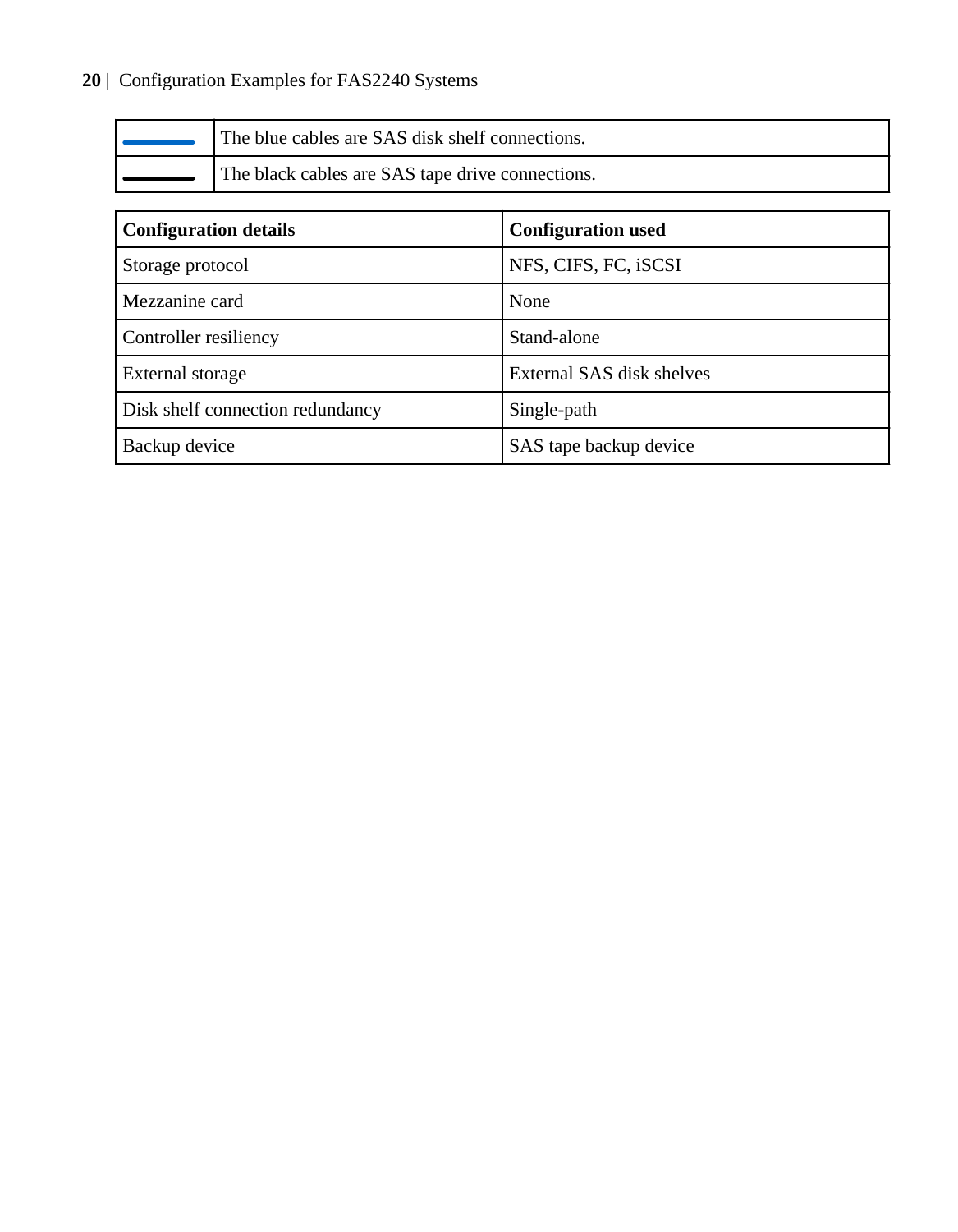### <span id="page-20-0"></span>**Example 8: HA pair connected to an FC SAN**

The FAS2240 system can be configured as an HA pair connected to a SAN network. SAS disk shelves or tape storage devices can optionally be attached to the onboard SAS ports as shown in other examples.



The black cables are connections to the FC SAN.

| <b>Configuration details</b> | <b>Configuration used</b>                                                                                                                                            |
|------------------------------|----------------------------------------------------------------------------------------------------------------------------------------------------------------------|
| Storage protocol             | NFS, CIFS, FC, and/or iSCSI                                                                                                                                          |
| Mezzanine card               | FC                                                                                                                                                                   |
| Controller resiliency        | HA pair                                                                                                                                                              |
| External storage             | None shown, but this configuration can be used<br>with SAS disk shelves or backup devices<br>attached to the onboard SAS ports, as shown in<br>Examples 2, 3, and 4. |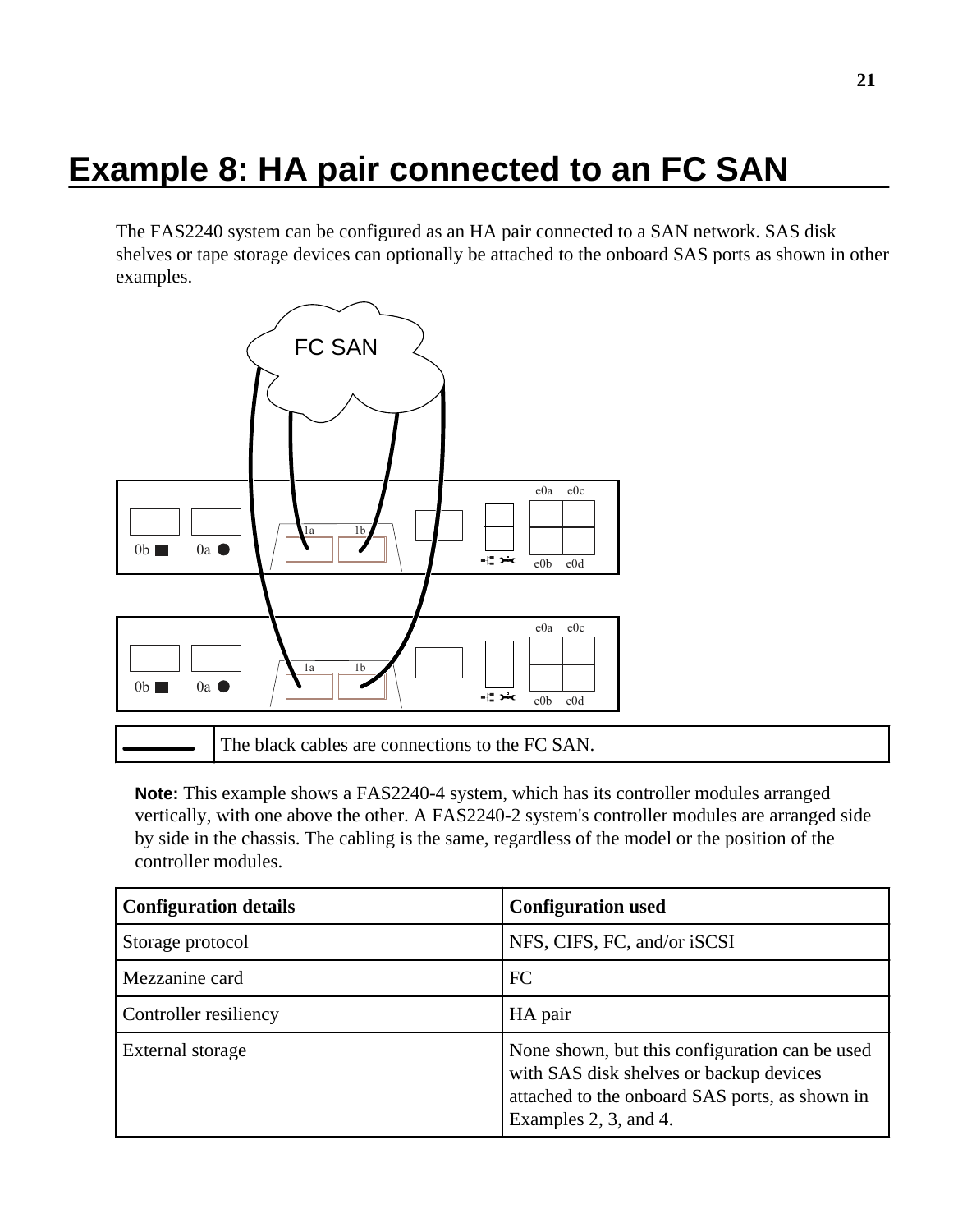| <b>Configuration details</b>             | <b>Configuration used</b> |
|------------------------------------------|---------------------------|
| Disk shelf or host connection redundancy | Dual-path                 |
| Backup device                            | None                      |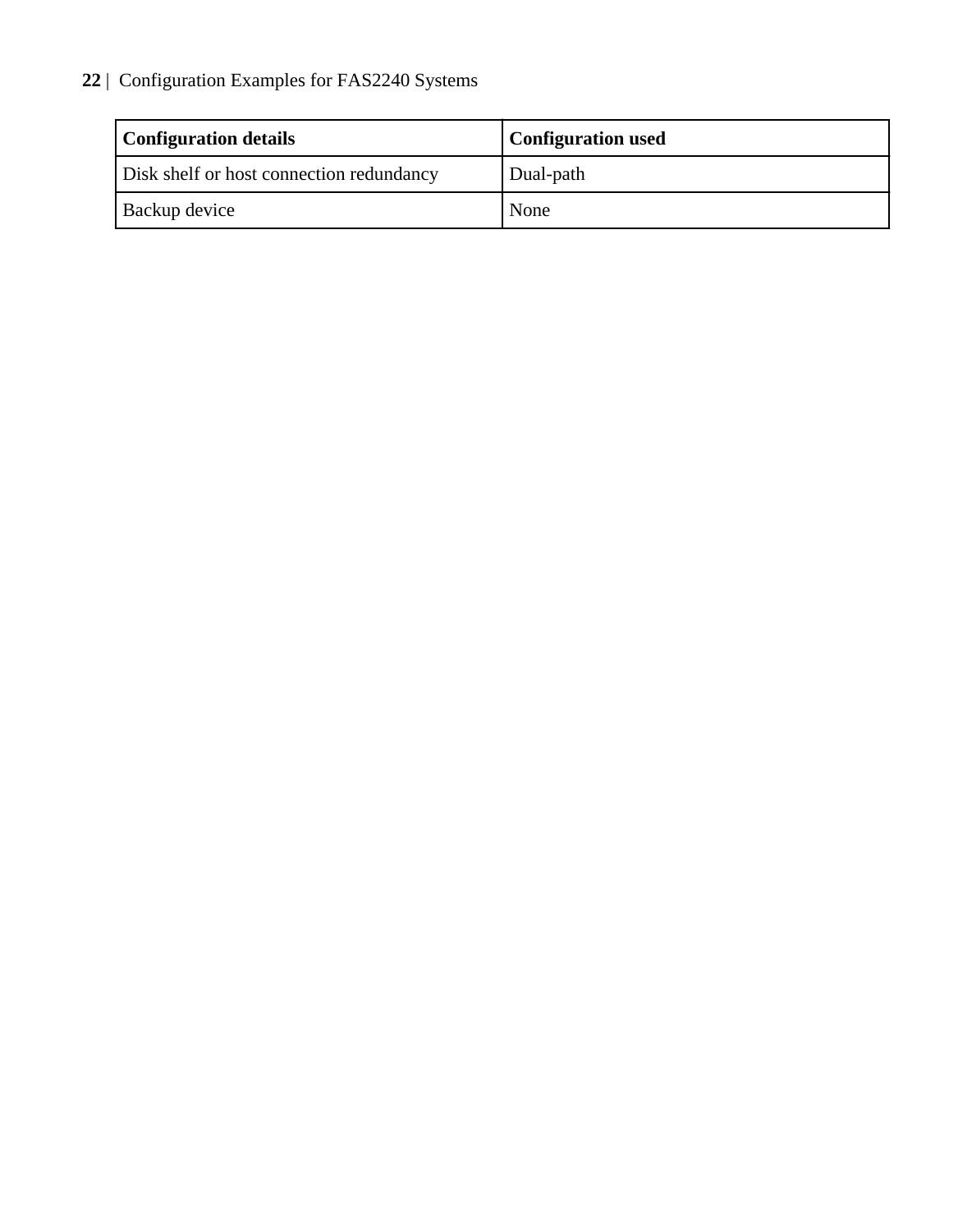### <span id="page-22-0"></span>**Example 9: HA pair connected to an FC SAN with FC tape backup**

The FAS2240 system can be connected to a SAN network and an FC tape device.



|  | The black cables are connections to the FC SAN and the FC tape device. |  |
|--|------------------------------------------------------------------------|--|
|--|------------------------------------------------------------------------|--|

| <b>Configuration details</b> | <b>Configuration used</b>   |
|------------------------------|-----------------------------|
| Storage protocol             | NFS, CIFS, FC, and/or iSCSI |
| Mezzanine card               | FC                          |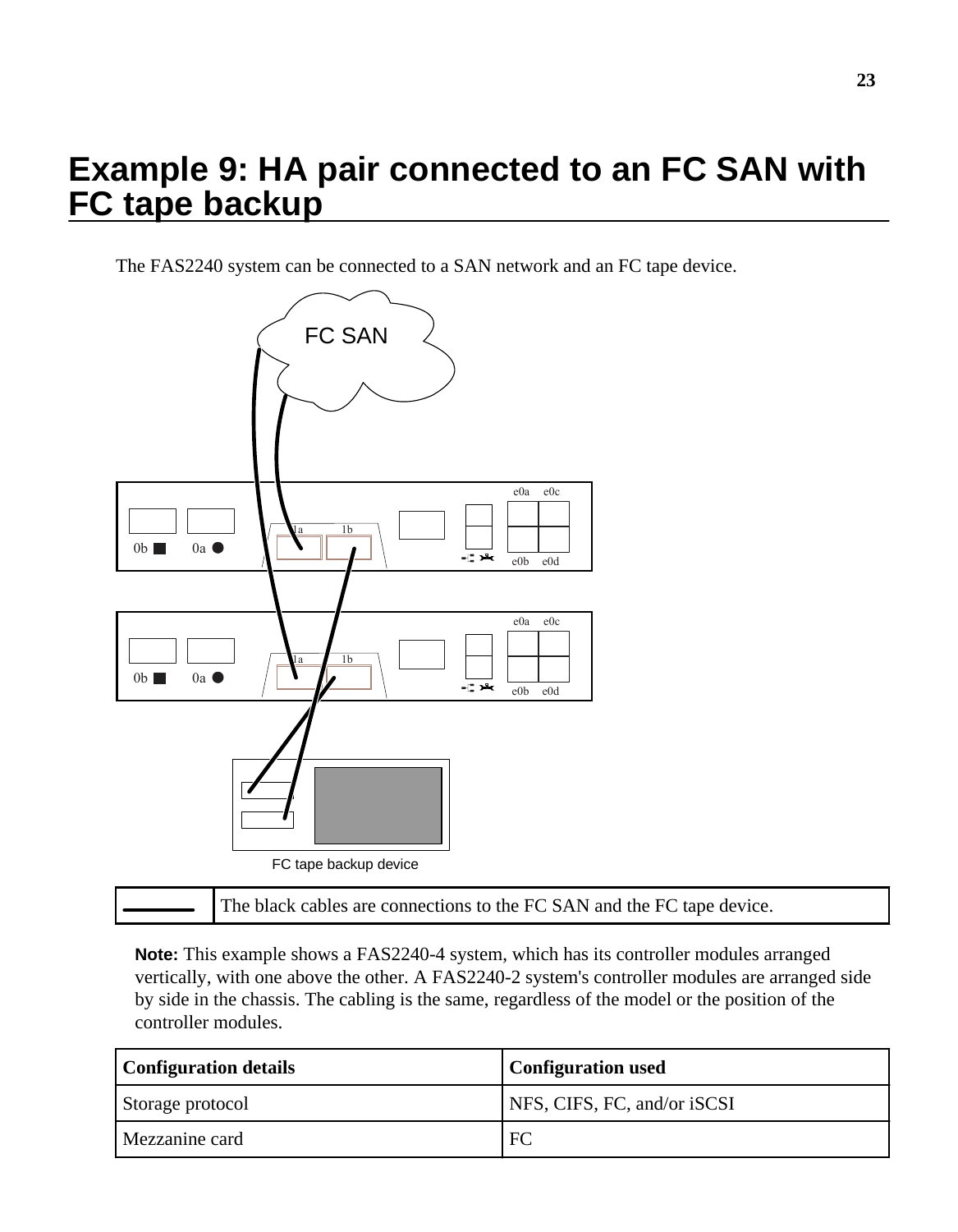| <b>Configuration details</b>              | <b>Configuration used</b> |
|-------------------------------------------|---------------------------|
| Controller resiliency                     | HA pair                   |
| <b>External storage</b>                   | None                      |
| Disk shelf and host connection redundancy | Single-path               |
| Backup device                             | FC tape backup device     |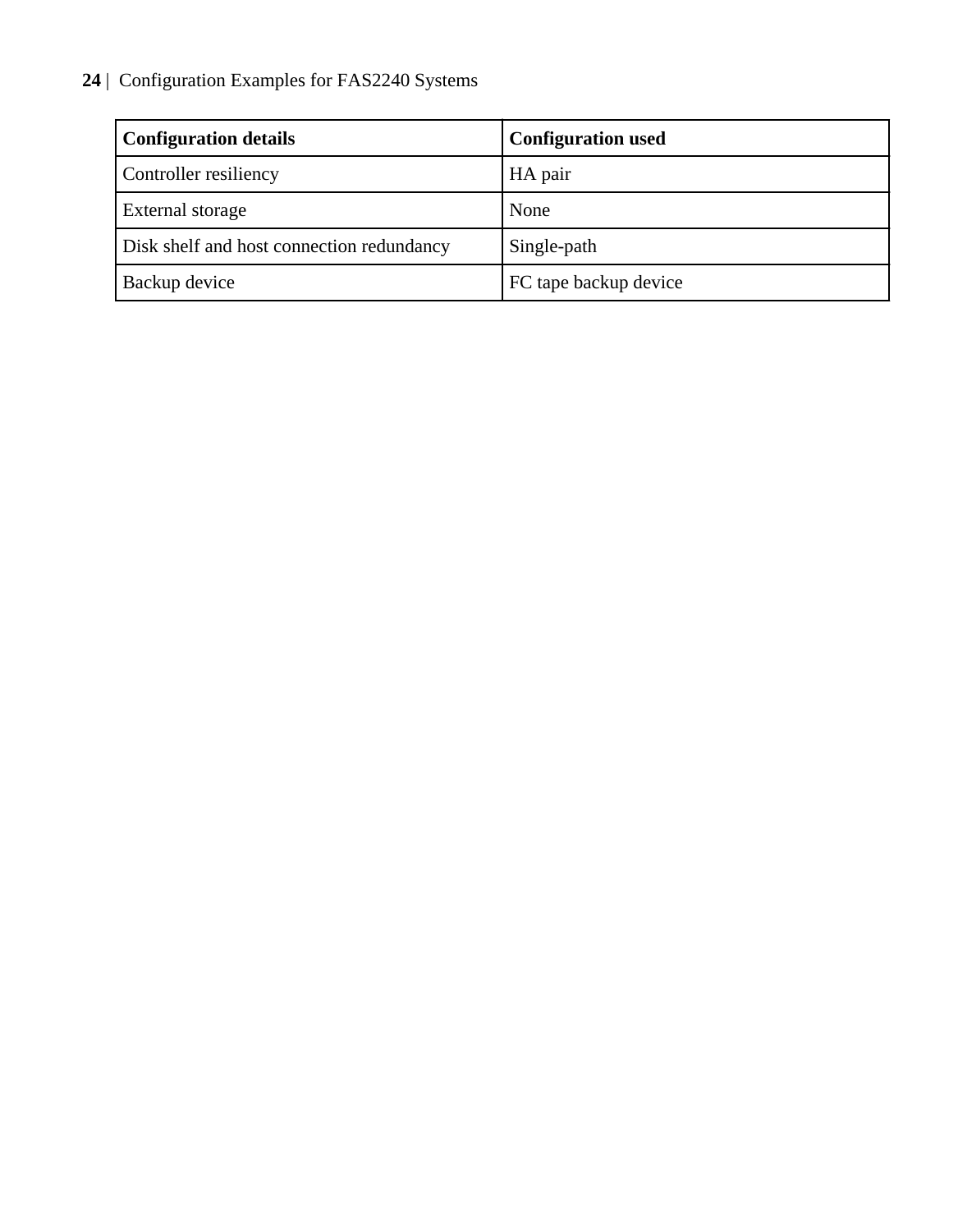### <span id="page-24-0"></span>**Example 10: HA pair with FC shelves and FC tape backup**

The FAS2240 system can be connected to an FC disk shelf loop and an FC tape device.



**25**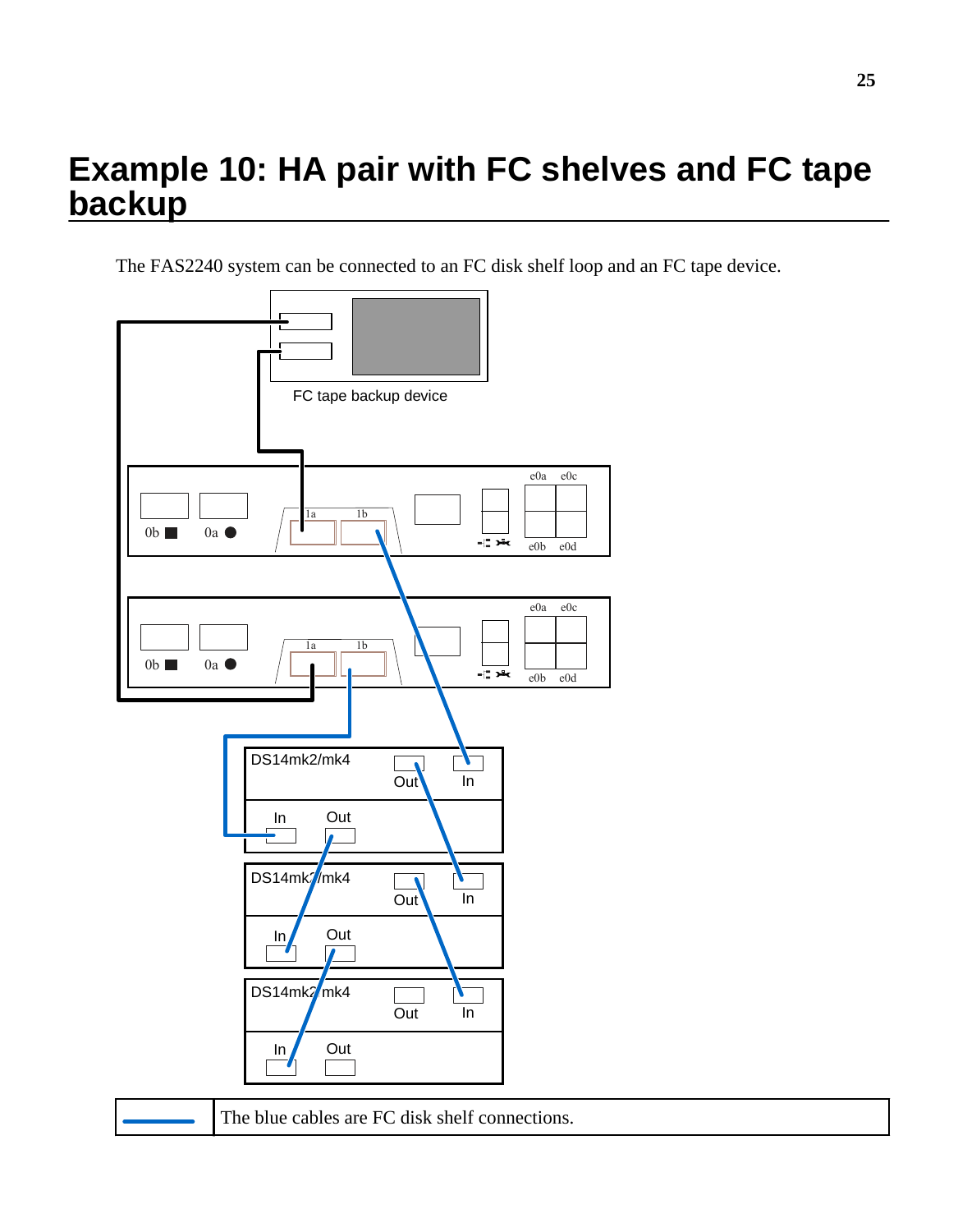The black cables are FC SAN connections.

| <b>Configuration details</b>     | <b>Configuration used</b> |
|----------------------------------|---------------------------|
| Storage protocol                 | NFS, CIFS, and/or iSCSI   |
| Mezzanine card                   | FC.                       |
| Controller resiliency            | HA pair                   |
| External storage                 | External FC disk shelves  |
| Disk shelf connection redundancy | Dual-path                 |
| Backup device                    | FC tape backup device     |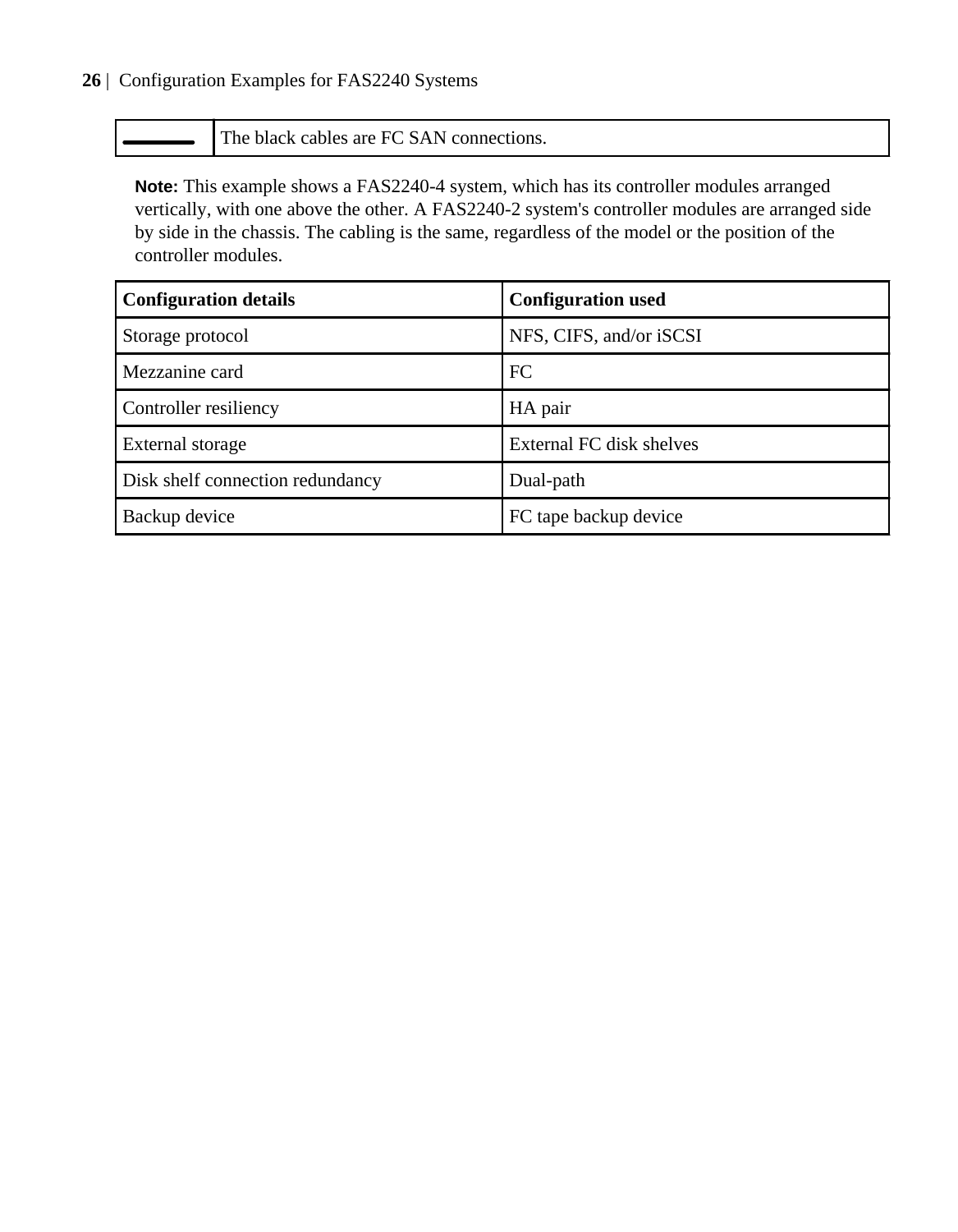### <span id="page-26-0"></span>**Example 11: HA pair connected to an FC SAN and with FC disk shelves**

The FAS2240 system can be connected to an FC SAN and an FC disk shelf loop.

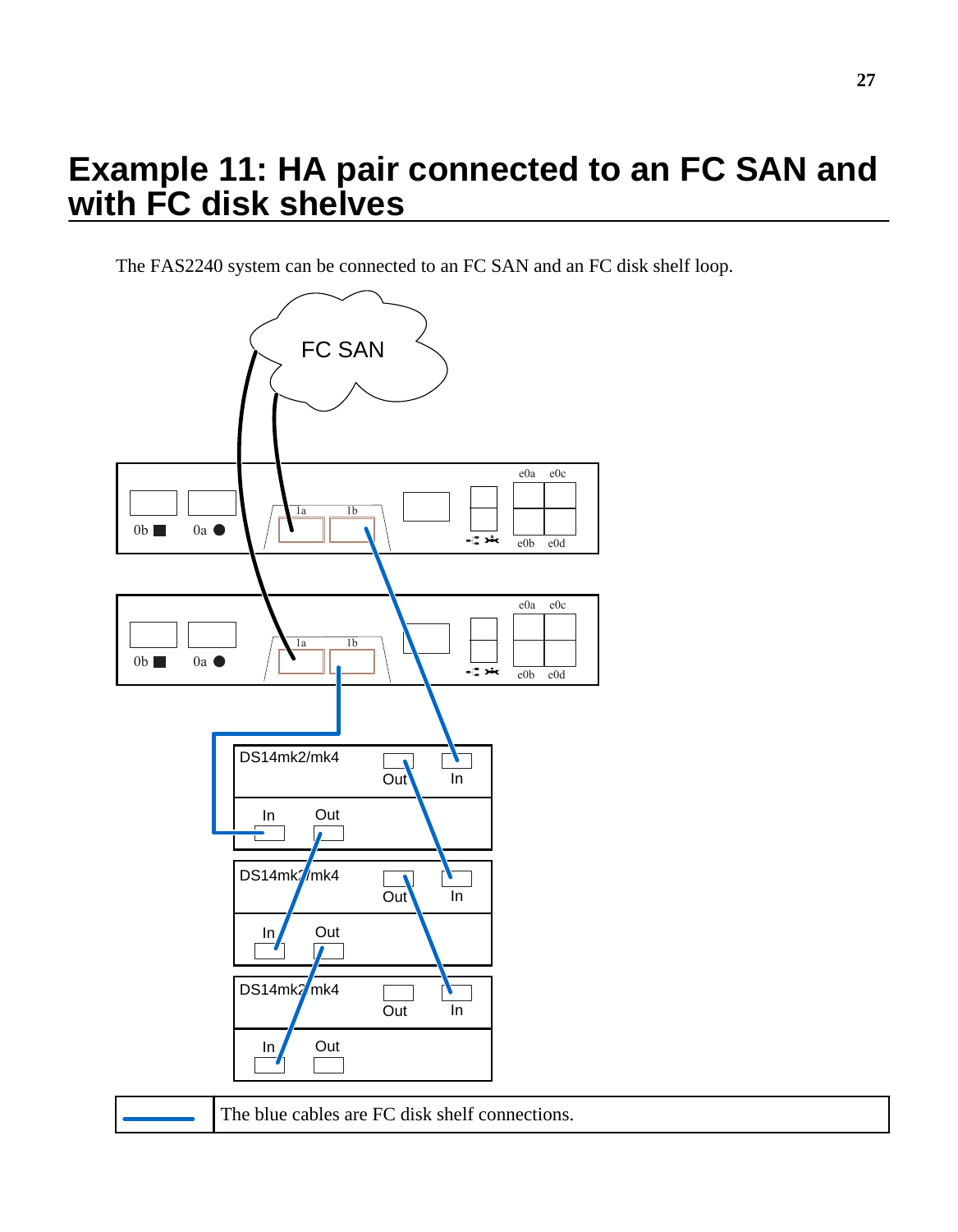The black cables are FC SAN connections.

| <b>Configuration details</b>     | <b>Configuration used</b>   |
|----------------------------------|-----------------------------|
| Storage protocol                 | NFS, CIFS, FC, and/or iSCSI |
| Mezzanine card                   | FC.                         |
| Controller resiliency            | HA pair                     |
| External storage                 | External FC disk shelves    |
| Disk shelf connection redundancy | Dual-path                   |
| Backup device                    | None                        |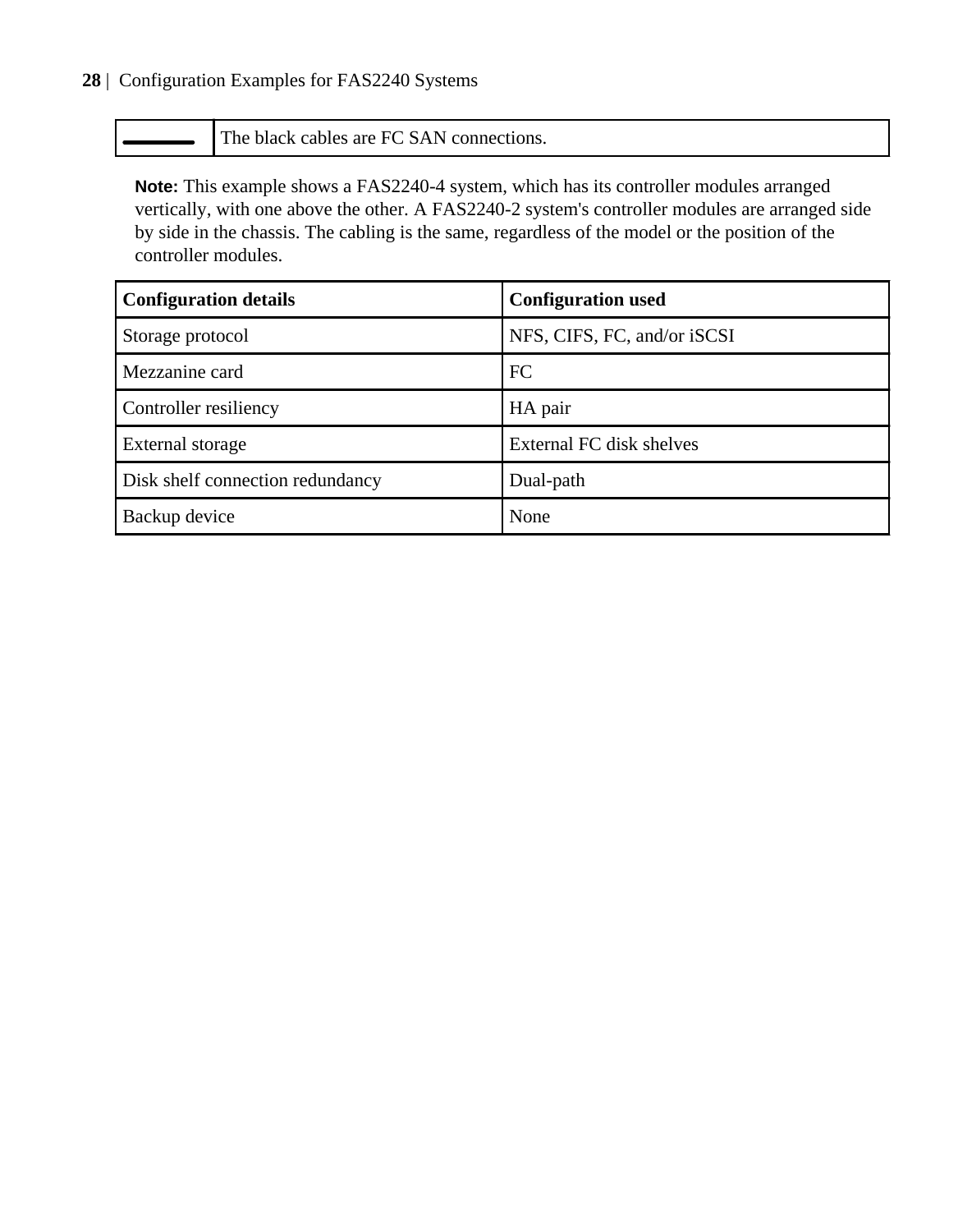### <span id="page-28-0"></span>**Example 12: HA pair with FC disk shelves**

The FAS2240 system can be connected to an FC disk shelf loop.



| The blue cables are FC disk shelf connections.                                                                              |
|-----------------------------------------------------------------------------------------------------------------------------|
| $\left  \bullet \bullet \bullet \bullet \bullet \right $ The blue dashed cables are FC disk shelf multipath HA connections. |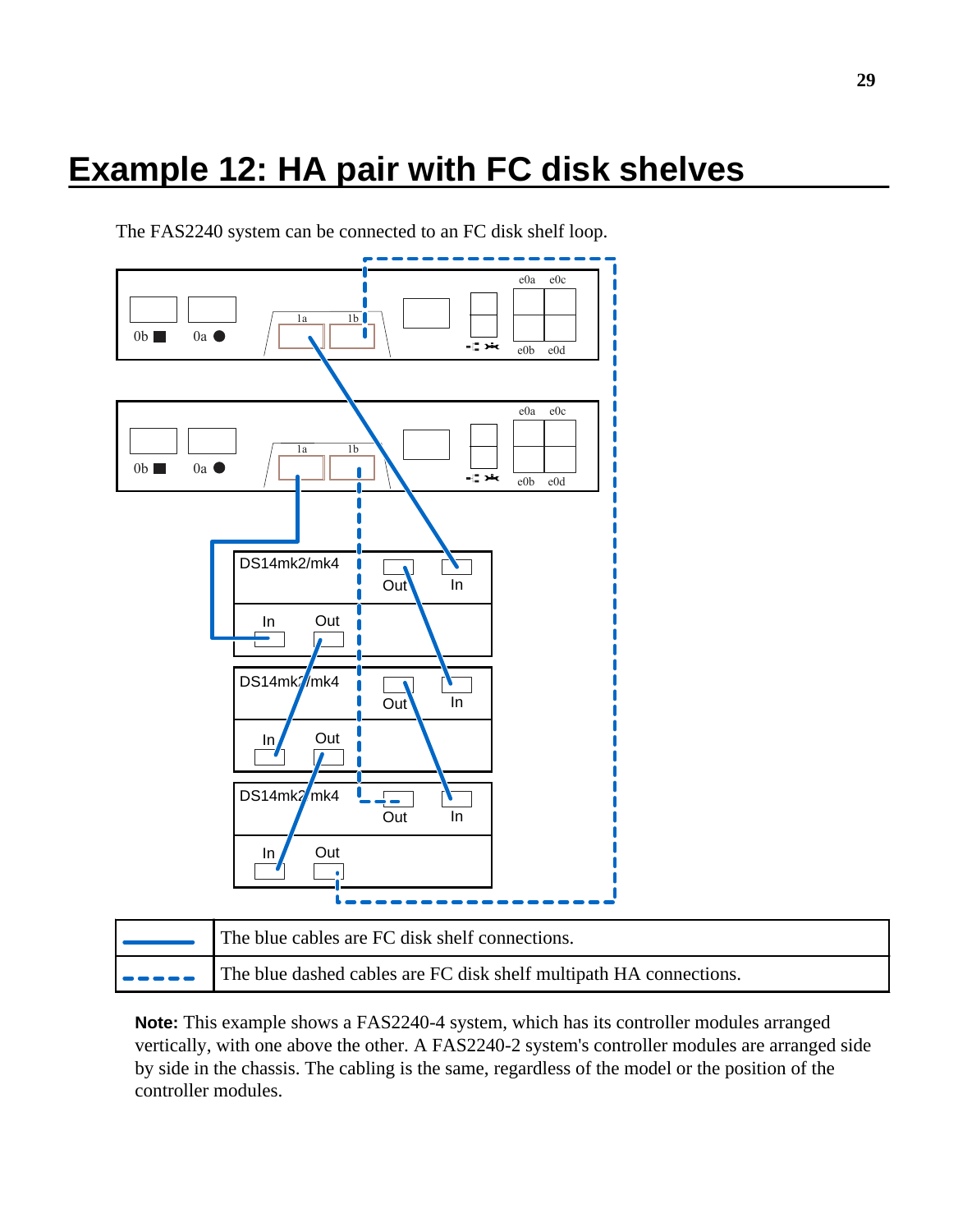| <b>Configuration details</b>     | <b>Configuration used</b> |
|----------------------------------|---------------------------|
| Storage protocol                 | NFS, CIFS, and/or iSCSI   |
| Mezzanine card                   | FC                        |
| Controller resiliency            | HA pair                   |
| External storage                 | External FC disk shelves  |
| Disk shelf connection redundancy | Multipath HA              |
| Backup device                    | None                      |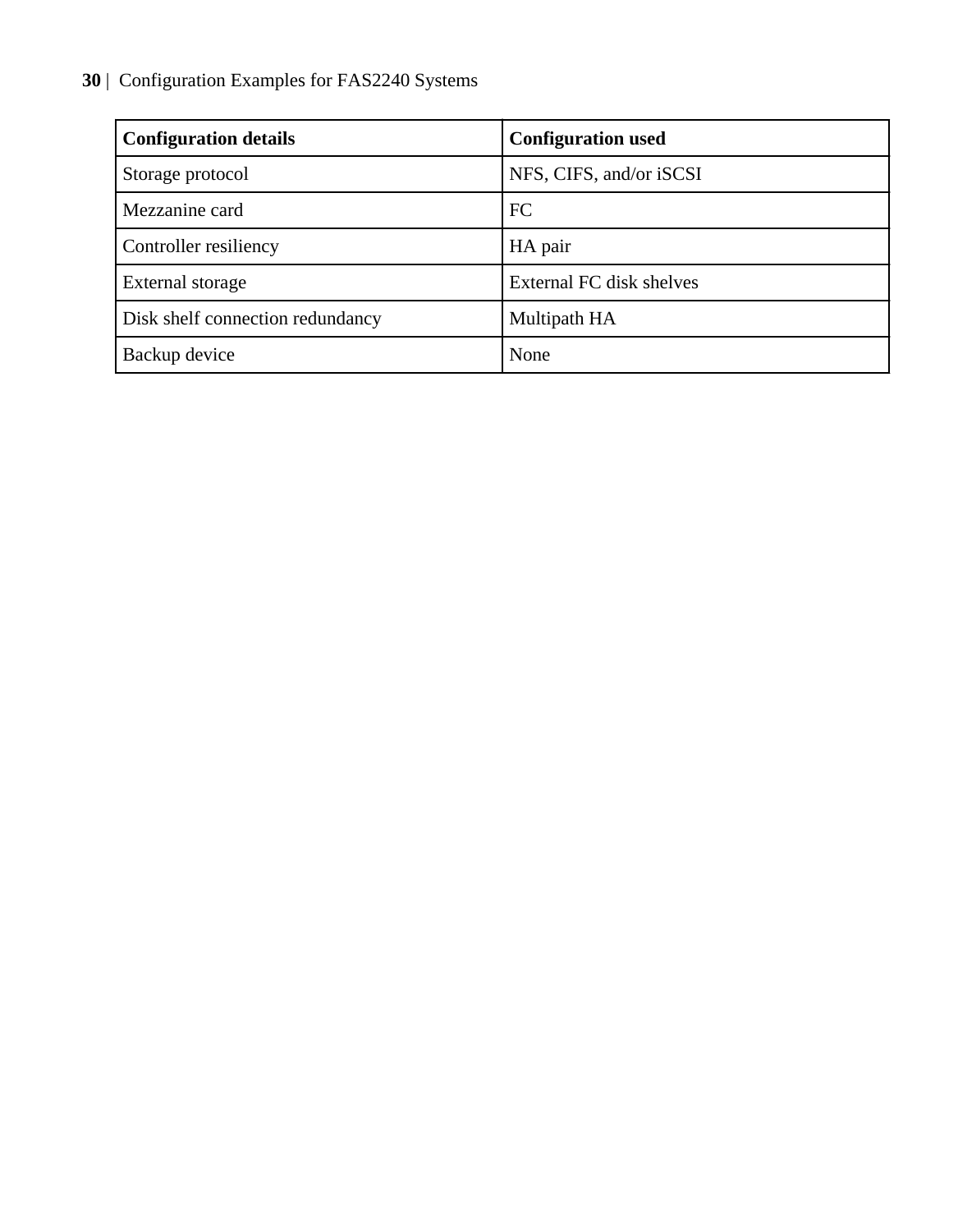### <span id="page-30-0"></span>**Example 13: Stand-alone controller connected to an FC SAN**

The FAS2240 system with a stand-alone controller can be connected an FC SAN.



| The black cables are connections to the FC SAN. |  |
|-------------------------------------------------|--|
|                                                 |  |

| <b>Configuration details</b>     | <b>Configuration used</b> |
|----------------------------------|---------------------------|
| Storage protocol                 | FC SAN                    |
| Mezzanine card                   | FC                        |
| Controller resiliency            | Stand-alone controller    |
| External storage                 | Internal only             |
| Disk shelf connection redundancy | n/a                       |
| Backup device                    | None                      |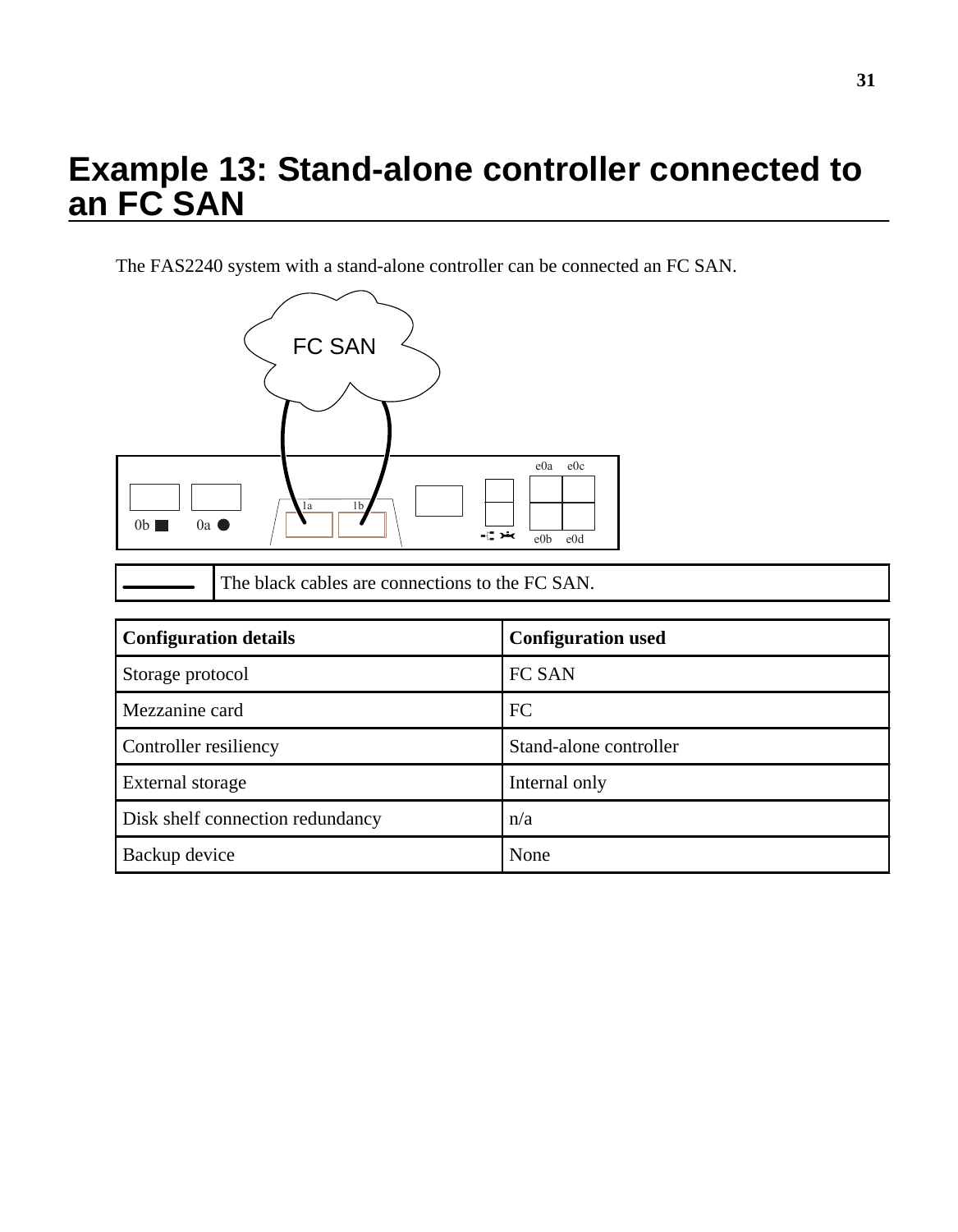### <span id="page-31-0"></span>**Example 14: Stand-alone controller with FC disk shelves and FC tape backup**

The FAS2240 system with a stand-alone controller can be connected to FC disk shelves and to an FC tape backup device.



| The blue cables are FC disk shelf connections.  |
|-------------------------------------------------|
| The black cables are FC tape drive connections. |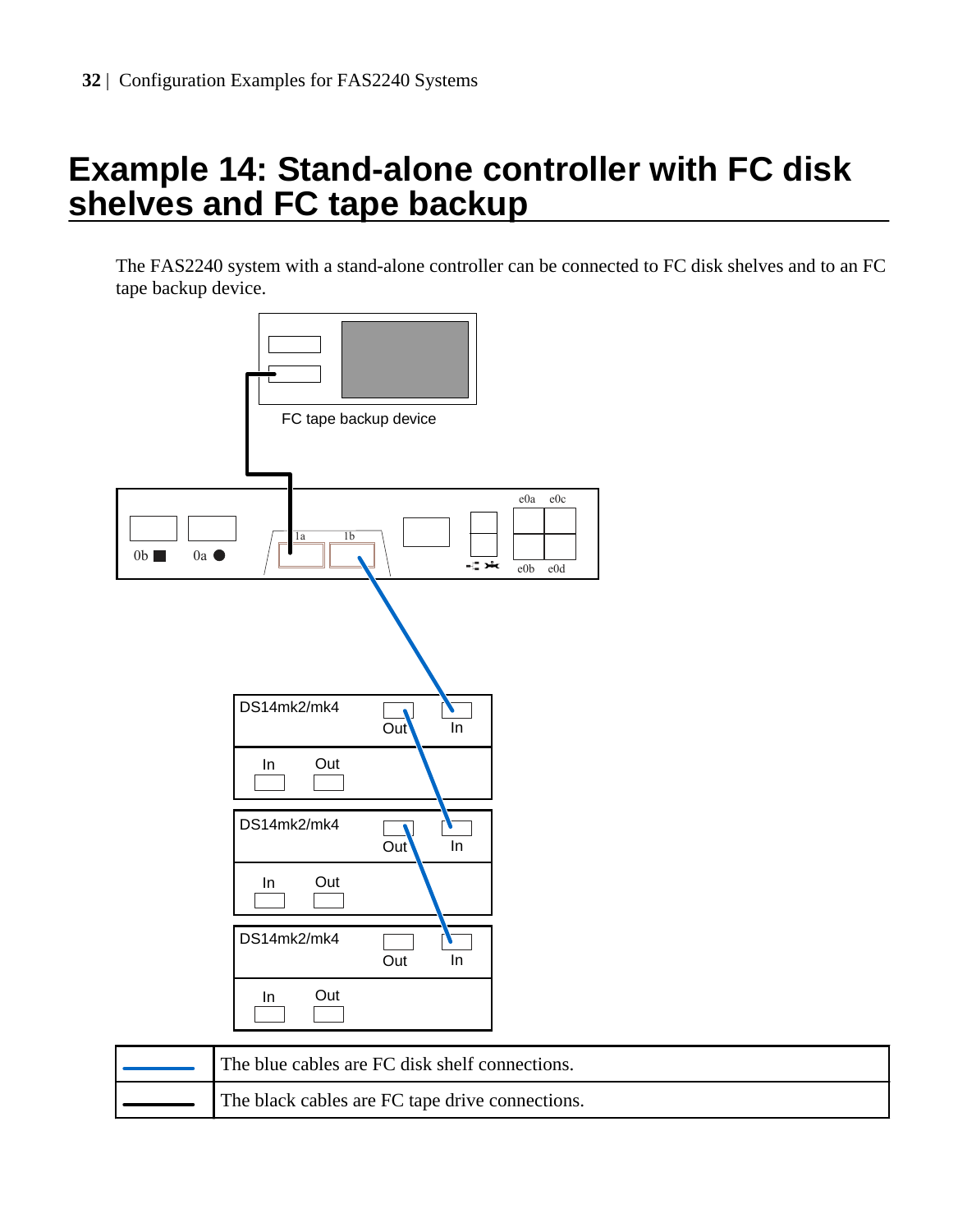| <b>Configuration details</b>     | <b>Configuration used</b> |
|----------------------------------|---------------------------|
| Storage protocol                 | FC SAN                    |
| Mezzanine card                   | FC                        |
| Controller resiliency            | Stand-alone controller    |
| External storage                 | Internal only             |
| Disk shelf connection redundancy | Single-path               |
| Backup device                    | FC tape                   |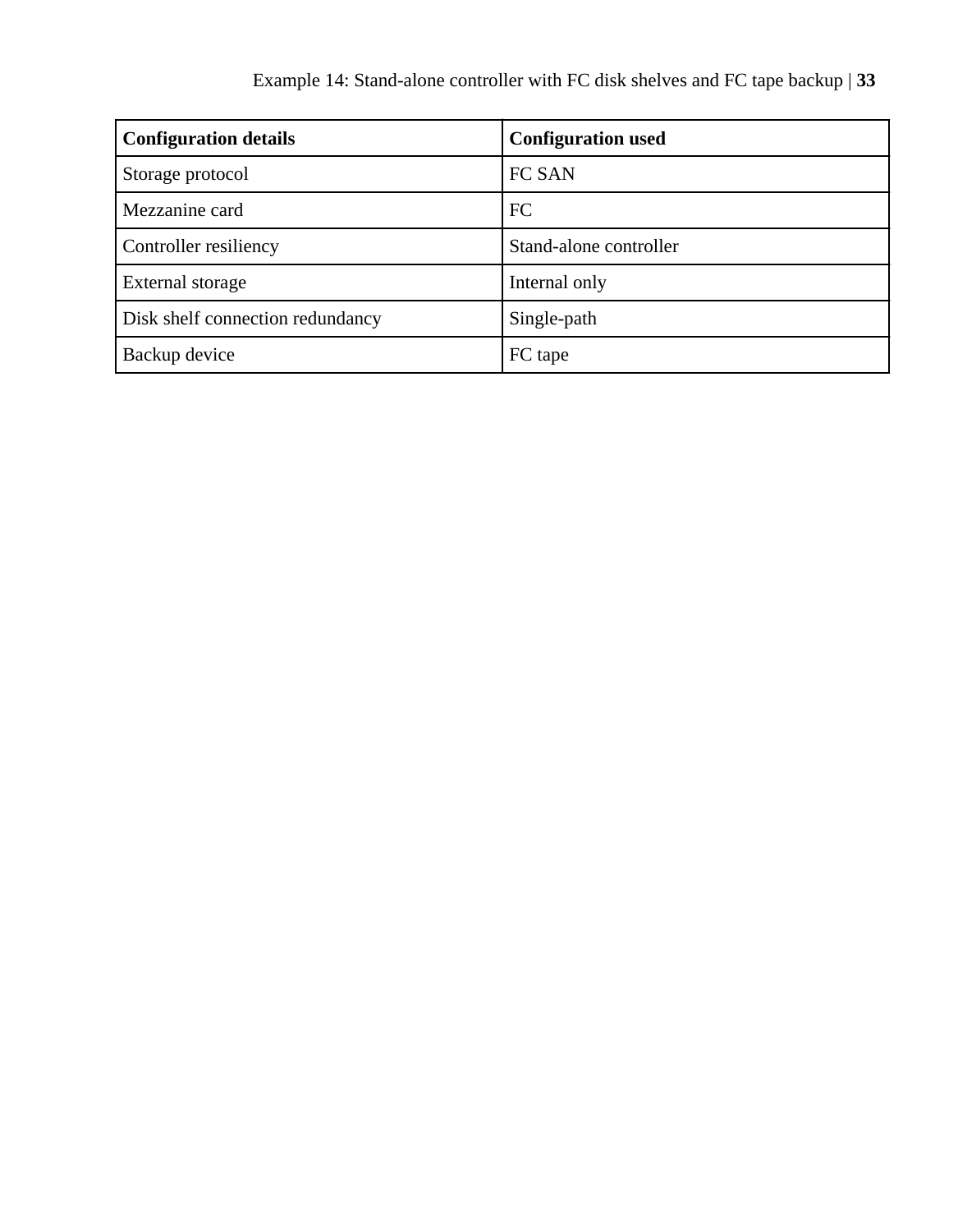### <span id="page-33-0"></span>**Example 15: Stand-alone controller connected to an FC SAN with FC disk shelves**

The FAS2240 system with a stand-alone controller can be connected to an FC SAN and FC disk shelves.



| The blue cables are FC disk shelf connections. |
|------------------------------------------------|
| The black cables connect to the FC SAN.        |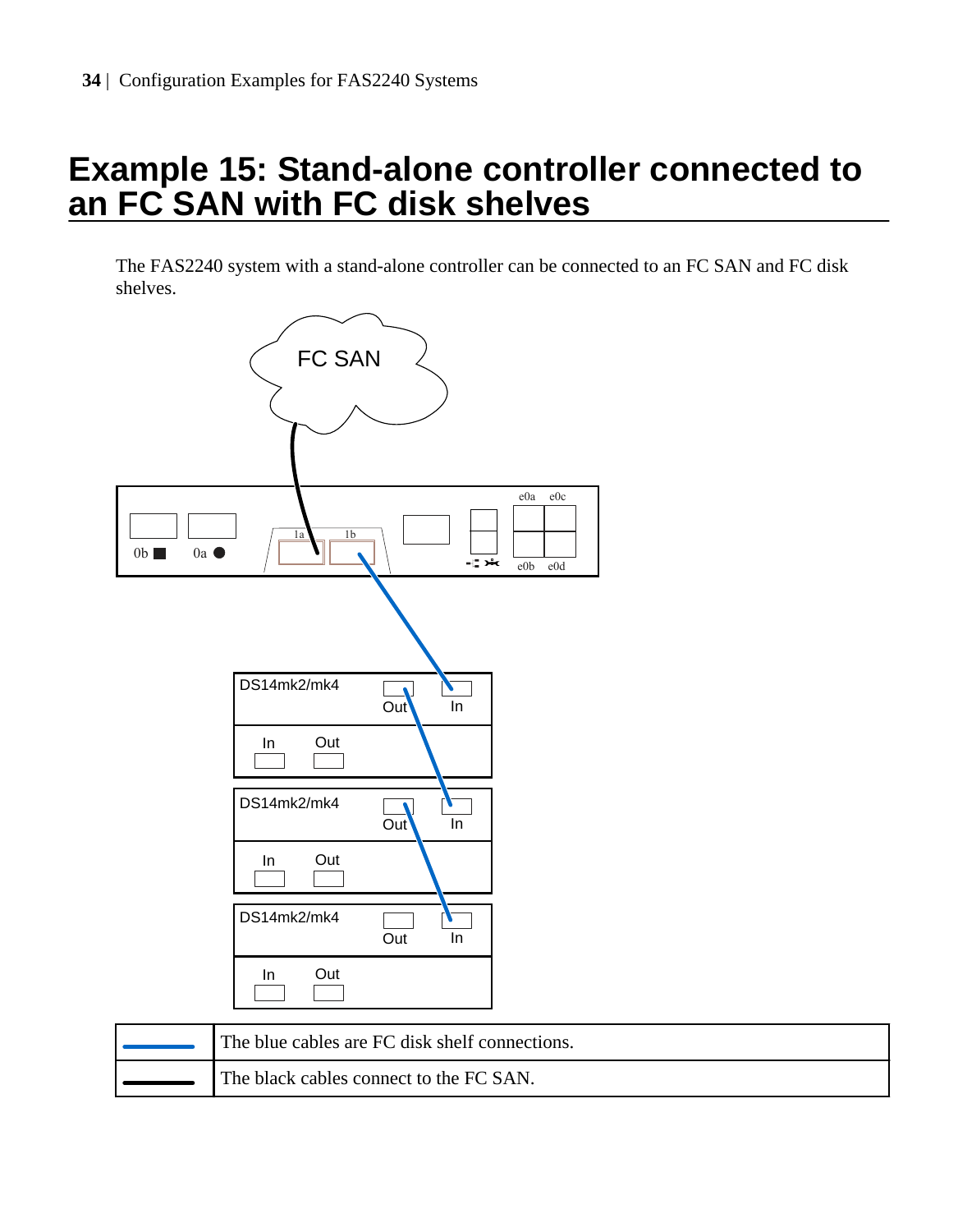| <b>Configuration details</b>              | <b>Configuration used</b> |
|-------------------------------------------|---------------------------|
| Storage protocol                          | FC SAN                    |
| Mezzanine card                            | FC                        |
| Controller resiliency                     | Stand-alone controller    |
| External storage                          | External FC disk shelves  |
| Disk shelf and host connection redundancy | Single path               |
| Backup device                             | None                      |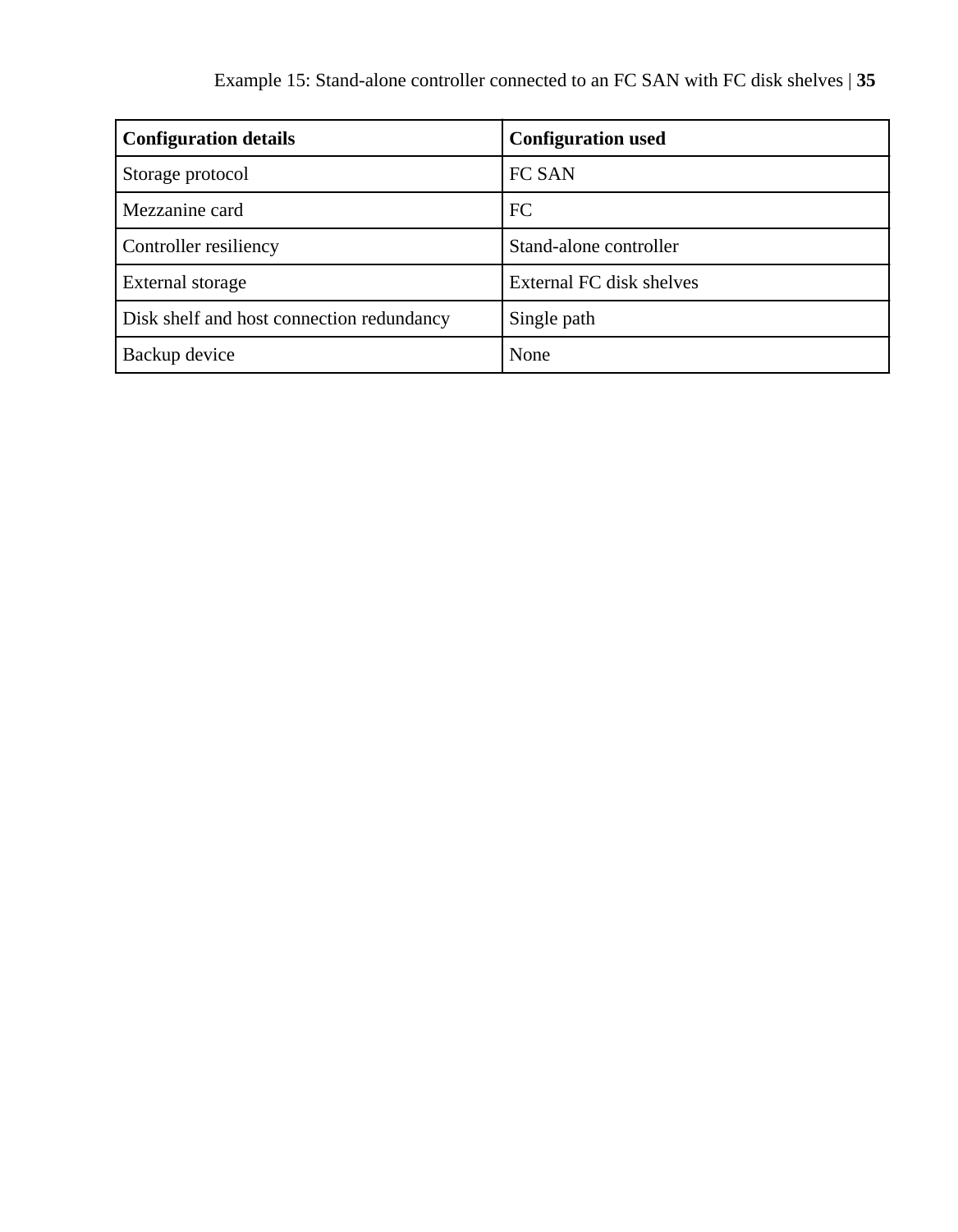### <span id="page-35-0"></span>**Example 16: Stand-alone controller with FC disk shelves**

The FAS2240 system with a stand-alone controller can be connected to FC disk shelves.



The blue cables are FC disk shelf connections.

| <b>Configuration details</b>     | <b>Configuration used</b> |
|----------------------------------|---------------------------|
| Storage protocol                 | NFS, CIFS, and/or iSCSI   |
| Mezzanine card                   | FC                        |
| Controller resiliency            | Stand-alone controller    |
| External storage                 | FC disk shelves           |
| Disk shelf connection redundancy | Dual-path                 |
| Backup device                    | None                      |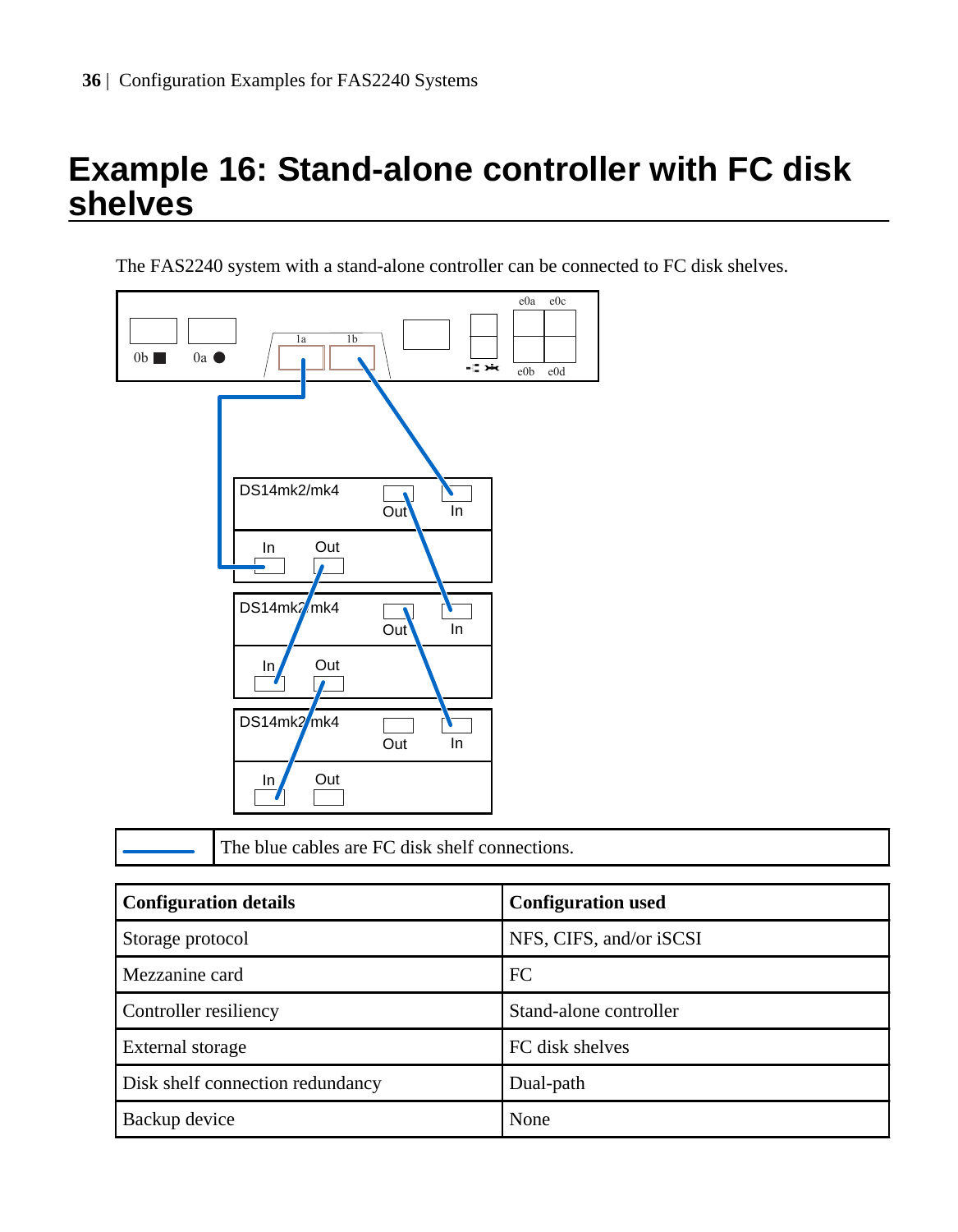### <span id="page-36-0"></span>**Copyright information**

Copyright © 1994–2013 NetApp, Inc. All rights reserved. Printed in the U.S.

No part of this document covered by copyright may be reproduced in any form or by any means graphic, electronic, or mechanical, including photocopying, recording, taping, or storage in an electronic retrieval system—without prior written permission of the copyright owner.

Software derived from copyrighted NetApp material is subject to the following license and disclaimer:

THIS SOFTWARE IS PROVIDED BY NETAPP "AS IS" AND WITHOUT ANY EXPRESS OR IMPLIED WARRANTIES, INCLUDING, BUT NOT LIMITED TO, THE IMPLIED WARRANTIES OF MERCHANTABILITY AND FITNESS FOR A PARTICULAR PURPOSE, WHICH ARE HEREBY DISCLAIMED. IN NO EVENT SHALL NETAPP BE LIABLE FOR ANY DIRECT, INDIRECT, INCIDENTAL, SPECIAL, EXEMPLARY, OR CONSEQUENTIAL DAMAGES (INCLUDING, BUT NOT LIMITED TO, PROCUREMENT OF SUBSTITUTE GOODS OR SERVICES; LOSS OF USE, DATA, OR PROFITS; OR BUSINESS INTERRUPTION) HOWEVER CAUSED AND ON ANY THEORY OF LIABILITY, WHETHER IN CONTRACT, STRICT LIABILITY, OR TORT (INCLUDING NEGLIGENCE OR OTHERWISE) ARISING IN ANY WAY OUT OF THE USE OF THIS SOFTWARE, EVEN IF ADVISED OF THE POSSIBILITY OF SUCH DAMAGE.

NetApp reserves the right to change any products described herein at any time, and without notice. NetApp assumes no responsibility or liability arising from the use of products described herein, except as expressly agreed to in writing by NetApp. The use or purchase of this product does not convey a license under any patent rights, trademark rights, or any other intellectual property rights of NetApp.

The product described in this manual may be protected by one or more U.S. patents, foreign patents, or pending applications.

RESTRICTED RIGHTS LEGEND: Use, duplication, or disclosure by the government is subject to restrictions as set forth in subparagraph  $(c)(1)(ii)$  of the Rights in Technical Data and Computer Software clause at DFARS 252.277-7103 (October 1988) and FAR 52-227-19 (June 1987).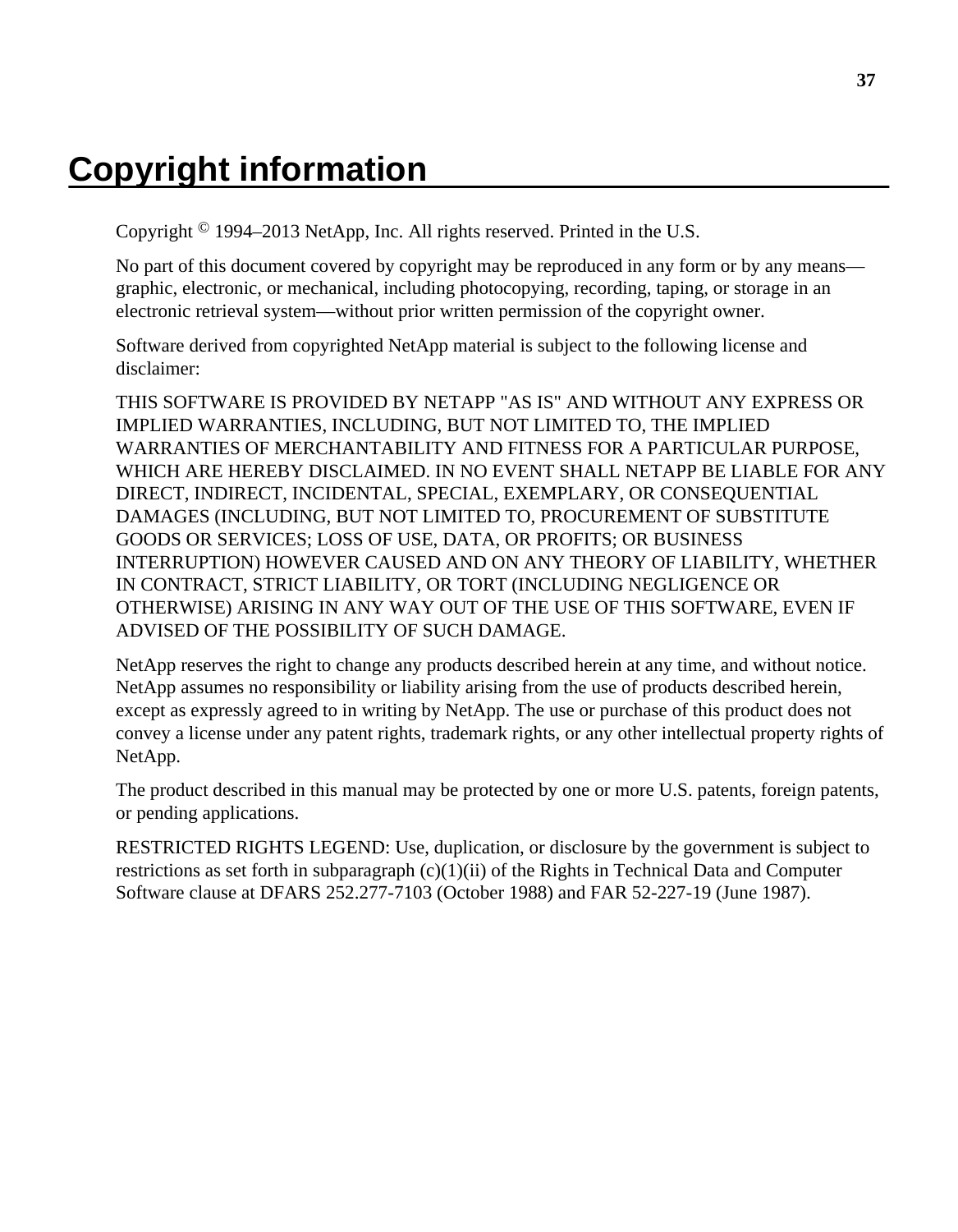### <span id="page-37-0"></span>**Trademark information**

NetApp, the NetApp logo, Network Appliance, the Network Appliance logo, Akorri, ApplianceWatch, ASUP, AutoSupport, BalancePoint, BalancePoint Predictor, Bycast, Campaign Express, ComplianceClock, Cryptainer, CryptoShred, CyberSnap, Data Center Fitness, Data ONTAP, DataFabric, DataFort, Decru, Decru DataFort, DenseStak, Engenio, Engenio logo, E-Stack, ExpressPod, FAServer, FastStak, FilerView, Flash Accel, Flash Cache, Flash Pool, FlashRay, FlexCache, FlexClone, FlexPod, FlexScale, FlexShare, FlexSuite, FlexVol, FPolicy, GetSuccessful, gFiler, Go further, faster, Imagine Virtually Anything, Lifetime Key Management, LockVault, Mars, Manage ONTAP, MetroCluster, MultiStore, NearStore, NetCache, NOW (NetApp on the Web), Onaro, OnCommand, ONTAPI, OpenKey, PerformanceStak, RAID-DP, ReplicatorX, SANscreen, SANshare, SANtricity, SecureAdmin, SecureShare, Select, Service Builder, Shadow Tape, Simplicity, Simulate ONTAP, SnapCopy, Snap Creator, SnapDirector, SnapDrive, SnapFilter, SnapIntegrator, SnapLock, SnapManager, SnapMigrator, SnapMirror, SnapMover, SnapProtect, SnapRestore, Snapshot, SnapSuite, SnapValidator, SnapVault, StorageGRID, StoreVault, the StoreVault logo, SyncMirror, Tech OnTap, The evolution of storage, Topio, VelocityStak, vFiler, VFM, Virtual File Manager, VPolicy, WAFL, Web Filer, and XBB are trademarks or registered trademarks of NetApp, Inc. in the United States, other countries, or both.

IBM, the IBM logo, and ibm.com are trademarks or registered trademarks of International Business Machines Corporation in the United States, other countries, or both. A complete and current list of other IBM trademarks is available on the web at *[www.ibm.com/legal/copytrade.shtml](http://www.ibm.com/legal/copytrade.shtml).* 

Apple is a registered trademark and QuickTime is a trademark of Apple, Inc. in the United States and/or other countries. Microsoft is a registered trademark and Windows Media is a trademark of Microsoft Corporation in the United States and/or other countries. RealAudio, RealNetworks, RealPlayer, RealSystem, RealText, and RealVideo are registered trademarks and RealMedia, RealProxy, and SureStream are trademarks of RealNetworks, Inc. in the United States and/or other countries.

All other brands or products are trademarks or registered trademarks of their respective holders and should be treated as such.

NetApp, Inc. is a licensee of the CompactFlash and CF Logo trademarks.

NetApp, Inc. NetCache is certified RealSystem compatible.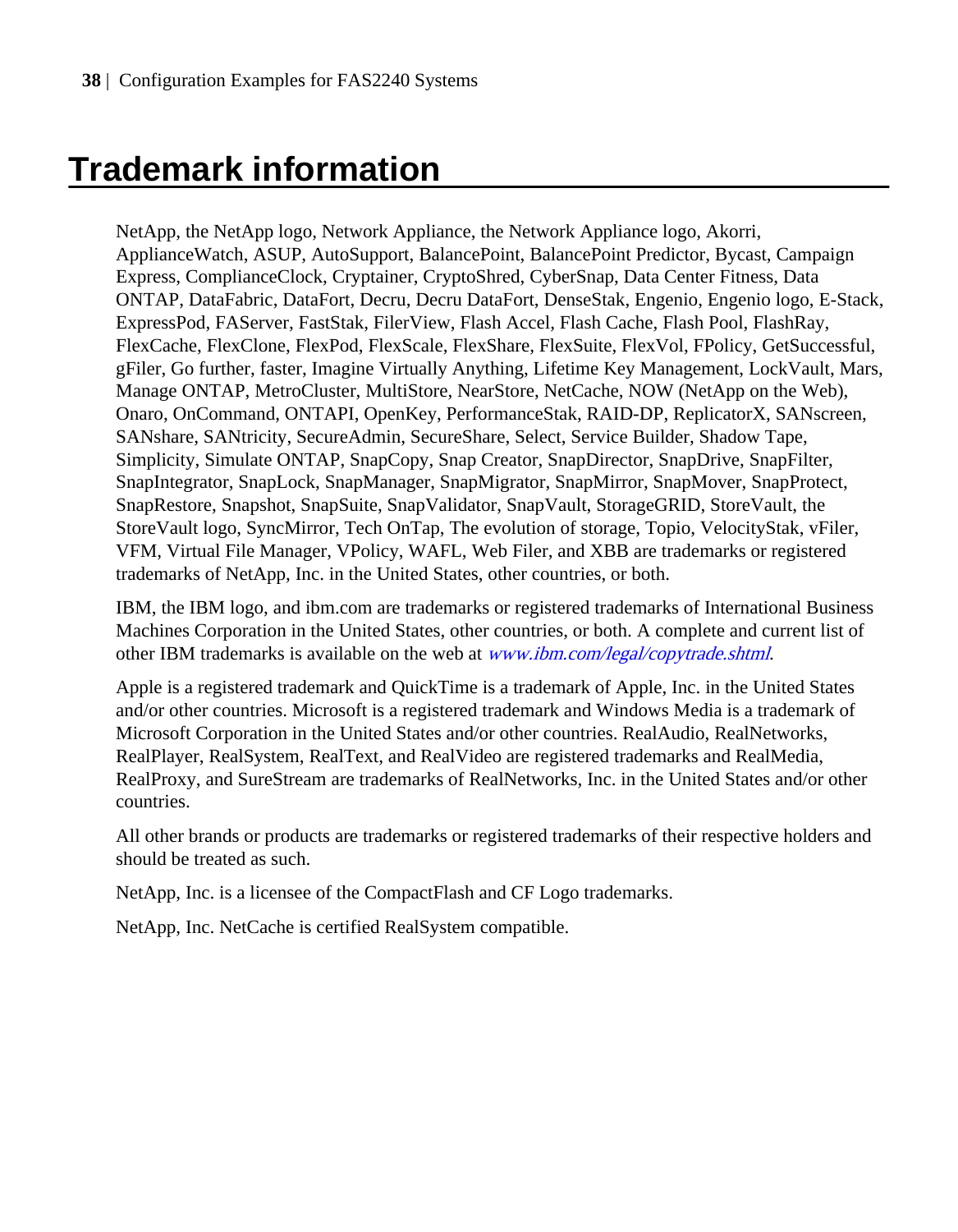### <span id="page-38-0"></span>**How to send your comments**

You can help us to improve the quality of our documentation by sending us your feedback.

Your feedback is important in helping us to provide the most accurate and high-quality information. If you have suggestions for improving this document, send us your comments by email to [doccomments@netapp.com](mailto:doccomments@netapp.com). To help us direct your comments to the correct division, include in the subject line the product name, version, and operating system.

You can also contact us in the following ways:

- NetApp, Inc., 495 East Java Drive, Sunnyvale, CA 94089 U.S.
- Telephone:  $+1$  (408) 822-6000
- Fax:  $+1$  (408) 822-4501
- Support telephone:  $+1$  (888) 463-8277